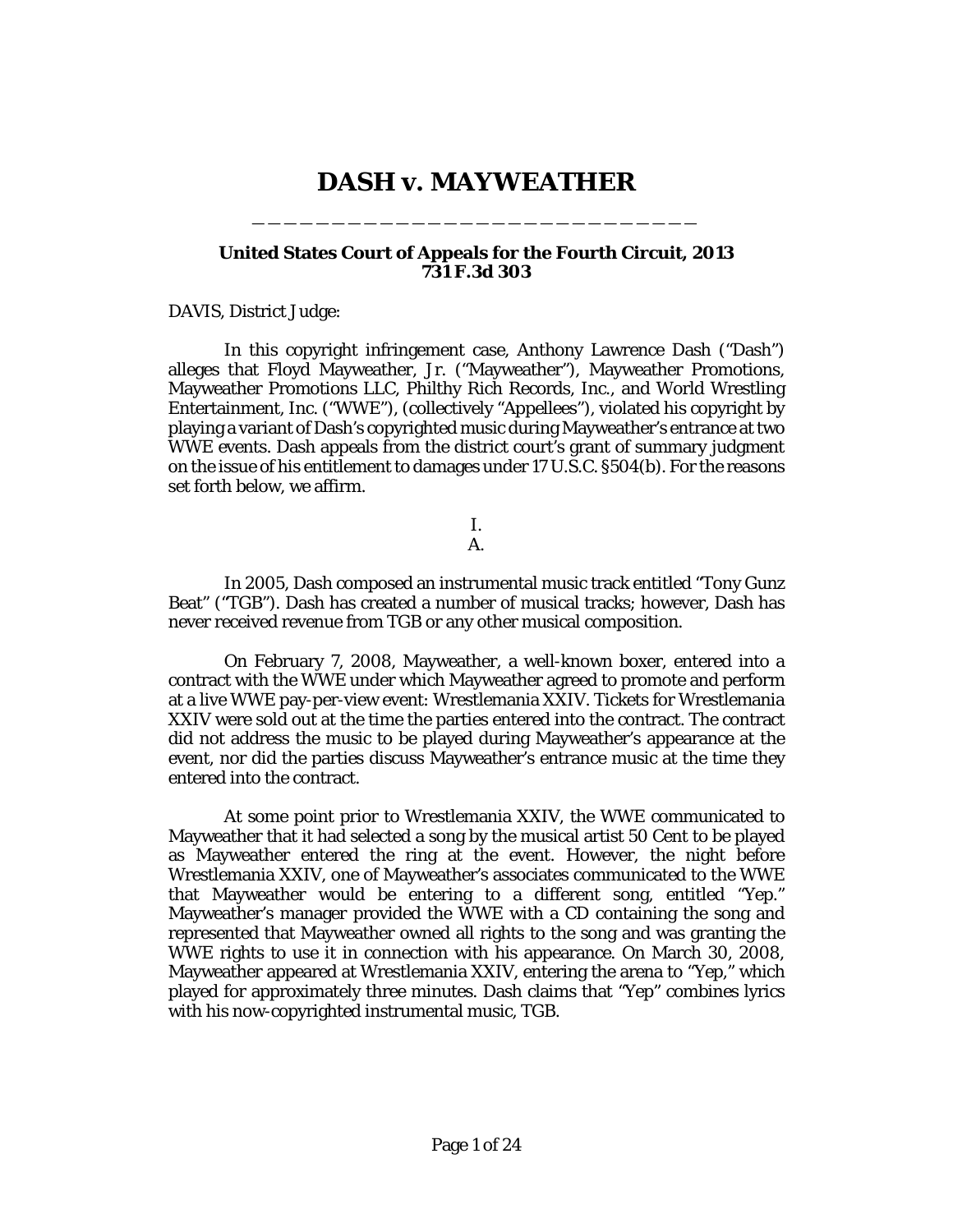On August 19, 2009, Mayweather entered into a second contract with the WWE in which he agreed to appear as a "Raw Guest Host" on the WWE's August 24, 2009 broadcast of its live weekly program, RAW. Like the Wrestlemania XXIV contract, this contract did not include any terms or conditions related to Mayweather's entrance music. On August 24, 2009, in accordance with the RAW contract, Mayweather appeared as a live guest host on RAW. As in Wrestlemania XXIV, "Yep" was played in connection with Mayweather's appearance.

Although Dash alleges that he created TGB in 2005, he did not file a copyright application for the beat with the United States Copyright Office until sometime in 2009. Dash then received a Certificate of Registration providing an effective date of registration for TGB of October 13, 2009. (J.A.33). Dash claims that Appellees' use of "Yep" in connection with both of Mayweather's WWE appearances infringed his copyright in TGB. Therefore, the claimed infringement is alleged to have occurred after Dash composed TGB, but before his copyright registration became effective.

For the purpose of summary judgment, the parties stipulated to the existence and amount of several revenue streams associated with Wrestlemania XXIV and the August 24, 2009, RAW broadcast.1 The parties further stipulated as follows:

7. [Dash] has adduced no evidence that the playing of the "Yep" song at Wrestlemania XXIV or the August 24, 2009 RAW show increased any of the WWE revenue streams ... beyond that which would have existed without the song "Yep."

8. [Dash] has adduced no evidence that WWE received any additional revenue beyond that which would have existed without the song "Yep," in any of the revenue streams for Wrestlemania XXIV or the August 24, 2009 RAW show ... due to the use of the "Yep" song by Mayweather.

B.

Dash filed this copyright infringement action against Appellees on April 26, 2010. Dash initially sought preliminary and permanent injunctive relief, actual damages, profit damages from both Wrestlemania XXIV and the August 24, 2009, RAW broadcast, and statutory damages, all as set forth in 17 U.S.C. §504. Dash later amended his Complaint to remove his request for statutory damages. As the district court observed, because Dash had not registered his copyright prior to the alleged infringement, statutory damages were not available to him.

Following several discovery disputes between the parties and upon Appellees' motion, the district court bifurcated the proceedings with respect to liability and damages. The parties then filed a joint motion asking the district court to address Dash's entitlement to damages under §504 before reaching the question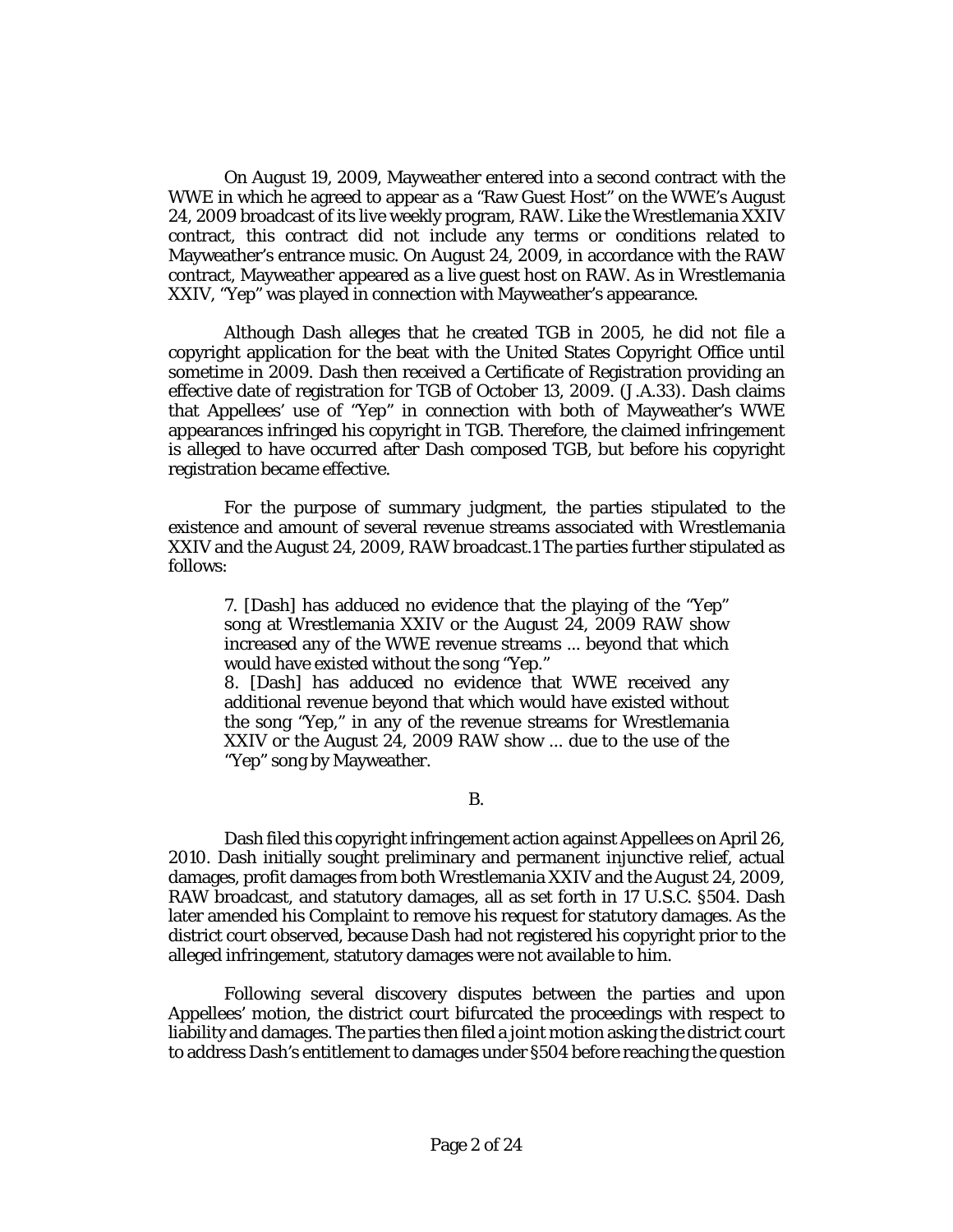of Appellees' liability for infringement. The district court granted this motion and ordered Appellees to submit partial summary judgment motions concerning Dash's entitlement to actual and profit damages under §504(b), which Appellees later filed.

In response, Dash filed a report prepared by a retained expert, Dr. Michael Einhorn, discussing the amount of both actual and profit damages Dash should receive based on the alleged infringement (the "Einhorn Report"). The Einhorn Report described certain background information concerning Dash's history as an artist and the general importance of music to the WWE. It then addressed Dash's entitlement to damages under §504(b). Regarding actual damages, the Einhorn Report listed four benchmark licensing fees paid to other artists for the use of their music at Wrestlemania XXIV. Based on those fees, the Einhorn Report stated that Dash "would have earned a maximal sum of \$3,000 for the use of his musical composition." Accordingly, the Einhorn Report concluded that Dash's actual damages were "no more than \$3,000."

With respect to profit damages, the Einhorn Report reviewed the WWE's various profit streams attributable to Wrestlemania XXIV, calculated the value of Mayweather's appearance at that event relative to the net profits derived from the event, and then calculated the value of "Yep" to Mayweather's appearance based on the minutes of use relative to the length of Mayweather's performance. The Einhorn Report concluded that \$541,521 of the WWE's net profit from Wrestlemania XXIV was attributable to the WWE's infringing use of TGB. The Einhorn Report performed the same calculation with respect to the net profits that Mayweather derived directly from his appearance at Wrestlemania XXIV, concluding that \$480,705 of such profits was attributable to the infringing use. The Einhorn Report did not conduct similar analyses concerning the August 24, 2009, RAW broadcast, concluding that there was not sufficient information to apportion a share of the Appellees' net profits to the infringing use of TGB. Therefore, based only on the calculations related to Wrestlemania XXIV, the Einhorn Report concluded that Dash should receive "no less than ... \$1,019,226," over and above any actual damages received, "to disgorge" the profits Appellees derived from their alleged infringement of Dash's copyrighted music.2

On May 9, 2012, the district court held a hearing on Appellees' motions for summary judgment. Following the hearing, the district court issued an order granting both motions, finding that Dash was not entitled to either actual or profit damages under §504(b). Addressing profit damages first, the district court considered the issue of Dash's entitlement to a portion of the profits Appellees derived from Wrestlemania XXIV and from the August 24, 2009, RAW broadcast. With respect to these profit damages, the district court found that Dash had failed to satisfy his initial burden of proof under this Circuit's burden shifting approach to §504(b). Specifically, in light of Dash's stipulation that the playing of "Yep" did not increase the revenues of either event beyond what such revenues would have otherwise been, the district court found that Dash had failed to present evidence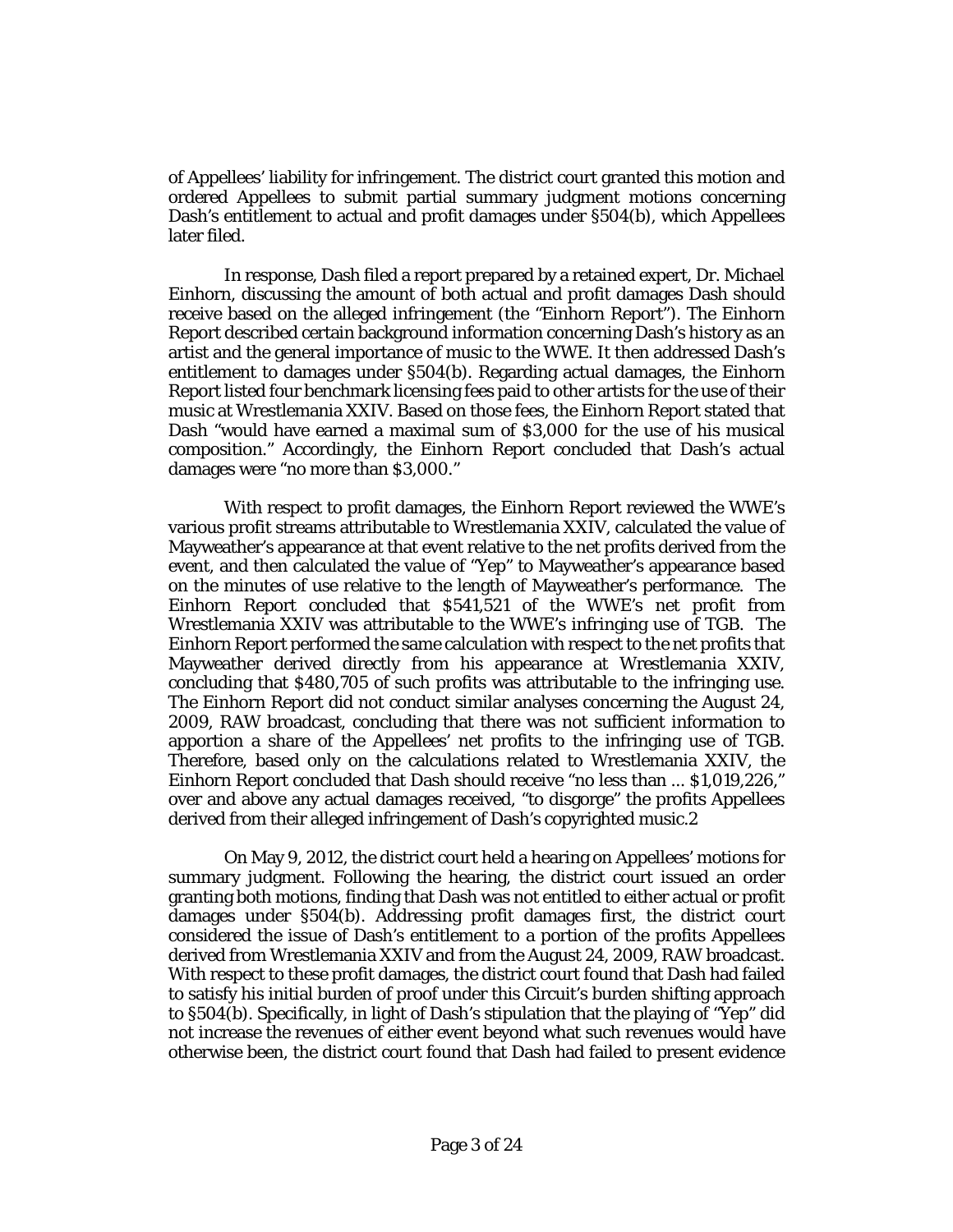demonstrating a causal link between the alleged infringement and the enhancement of any revenue stream claimed by Dash. In the absence of such evidence, the district court concluded that there was "no conceivable connection" between the alleged infringement and the claimed revenues and that, absent evidence establishing such a connection, summary judgment was appropriate on the issue of profit damages.

The district court also held that Dash was not entitled to recover any actual damages under §04(b). In so holding, the district court found that Appellees had offered evidence that TGB did not have a market value, specifically, the lack of any reported income on Dash's tax returns and the absence of any other proof that he had previously sold his musical compositions. In response, Dash relied only on the Einhorn Report's calculation of TGB's "maximal value," which was based on the fees paid to other entertainers at Wrestlemania XXIV. The district court found that the Einhorn Report's estimation of TGB's market value amounted to nothing more than speculation, because the entertainers whose fees the Einhorn Report used as benchmarks were not similarly situated to Dash. As Dash had offered no other evidence to show that TGB had a market value, the district court held that Dash had failed to "offer … sufficient, concrete evidence to indicate an actual value of the beat," and concluded that Appellees were therefore entitled to "summary judgment on the actual damages claim." Because the district court found that Dash was not entitled to any profit or actual damages,3 it further held that the case would not proceed to the liability phase, dismissed the pending discovery motions as moot, and directed that the case be closed.

Dash moved for reconsideration of the district court's order, which motion the district court denied. Dash now appeals both the district court's original grant of summary judgment and its denial of reconsideration with respect to his entitlement to actual and profit damages under §504(b).

II.

We review a grant of summary judgment de novo, applying the same standard as the trial court and without deference to the trial court. Couch v. Jabe, 679 F.3d 197, 200 (4th Cir. 2012) (quoting Nader v. Blair, 549 F.3d 953, 958 (4th Cir.2008)). In conducting such review, we construe the evidence, and all reasonable inferences that may be drawn from such evidence, in the light most favorable to the nonmoving party. PBM Prods., LLC v. Mead Johnson & Co., 639 F.3d 111, 119 (4th Cir. 2011). Summary judgment is appropriate only when "there is no genuine dispute as to any material fact and the movant is entitled to a judgment as a matter of law." Fed. R. Civ. P. 56(a) ….

#### III.

Dash contends that the district court erred in granting summary judgment on his claims for actual and profit damages. Title 17, United States Code, Section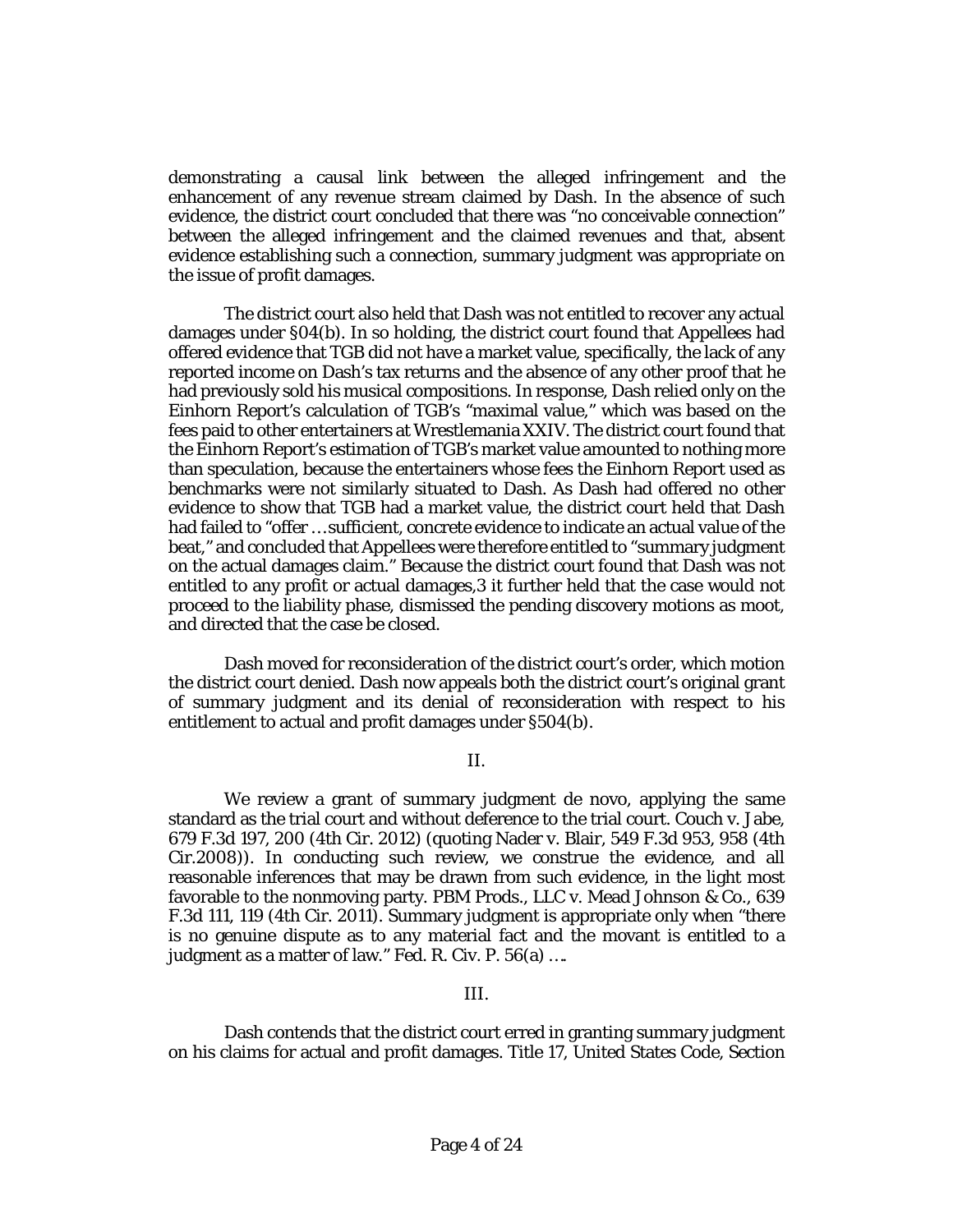504(a) provides that "an infringer of copyright is liable for either (1) the copyright owner's actual damages and any additional profits of the infringer, as provided in subsection (b); or (2) statutory damages, as provided by subsection (c)." With respect to the availability of actual and/or profit damages, Section 504(b) provides that: "The copyright owner is entitled to recover the actual damages suffered by him or her as a result of the infringement, and any profits of the infringer that are attributable to the infringement and are not taken into account in computing the actual damages." 17 U.S.C. §504(b). Thus, the statute aims to both compensate for the injury resulting from infringement and to strip the infringer of the profits generated from infringement, in order to "make … clear that there is no gain to be made from taking someone else's intellectual property without their consent." Walker v. Forbes, Inc., 28 F.3d 409, 412 (4th Cir. 1994). Recognizing the wide range of copyrightable material and the numerous considerations involved in quantifying the losses and gains that result from infringement, this Court has emphasized that damages under §504(b) are to be determined via a "case-by-case assessment of the factors involved, rather than [by] application of hard and fast rules." Id.

Under the plain language of §504, the copyright owner is first entitled to any actual damages resulting from infringement and then to certain profit damages, but only to the extent such profit damages are not contemplated in the calculation of the plaintiff's actual damages. See 17 U.S.C. §504(b). Accordingly, we look first to the question of Dash's entitlement to actual damages under §504(b) before considering whether he is entitled to a portion of the profits derived from Wrestlemania XXIV and the August 24, 2009, RAW broadcast.

## A.

The Copyright Act entitles a copyright owner to recover "the actual damages suffered by him or her as a result of the infringement. . . ." 17 U.S.C. §504(b). The statute does not define the term "actual damages," nor does it prescribe a method for calculating such damages. Generally, the term "actual damages" is "broadly construed to favor victims of infringement." On Davis v. The Gap, Inc., 246 F.3d 152, 164 (2d Cir. 2001) (collecting cases and commentaries).

Consistent with this approach, courts have recognized several methods for calculating the compensable loss suffered by a copyright owner as a result of infringement. It is generally accepted that "the primary measure of recovery is the extent to which the market value of the copyrighted work at the time of the infringement has been injured or destroyed by the infringement." Fitzgerald Publishing Co., Inc. v. Baylor Publishing Co., Inc., 807 F.2d 1110, 1118 (2d Cir. 1986); Mackie v. Rieser, 296 F.3d 909, 917 (9th Cir. 2002) (quoting Frank Music Corp. v. Metro-Goldwyn-Mayer, Inc., 772 F.2d 505, 512 (9th Cir. 1985)). The fair market value of a copyrighted work is derived from an objective, not a subjective, inquiry. Mackie, 296 F.3d at 917 (general claims of "hurt feelings" or an owner's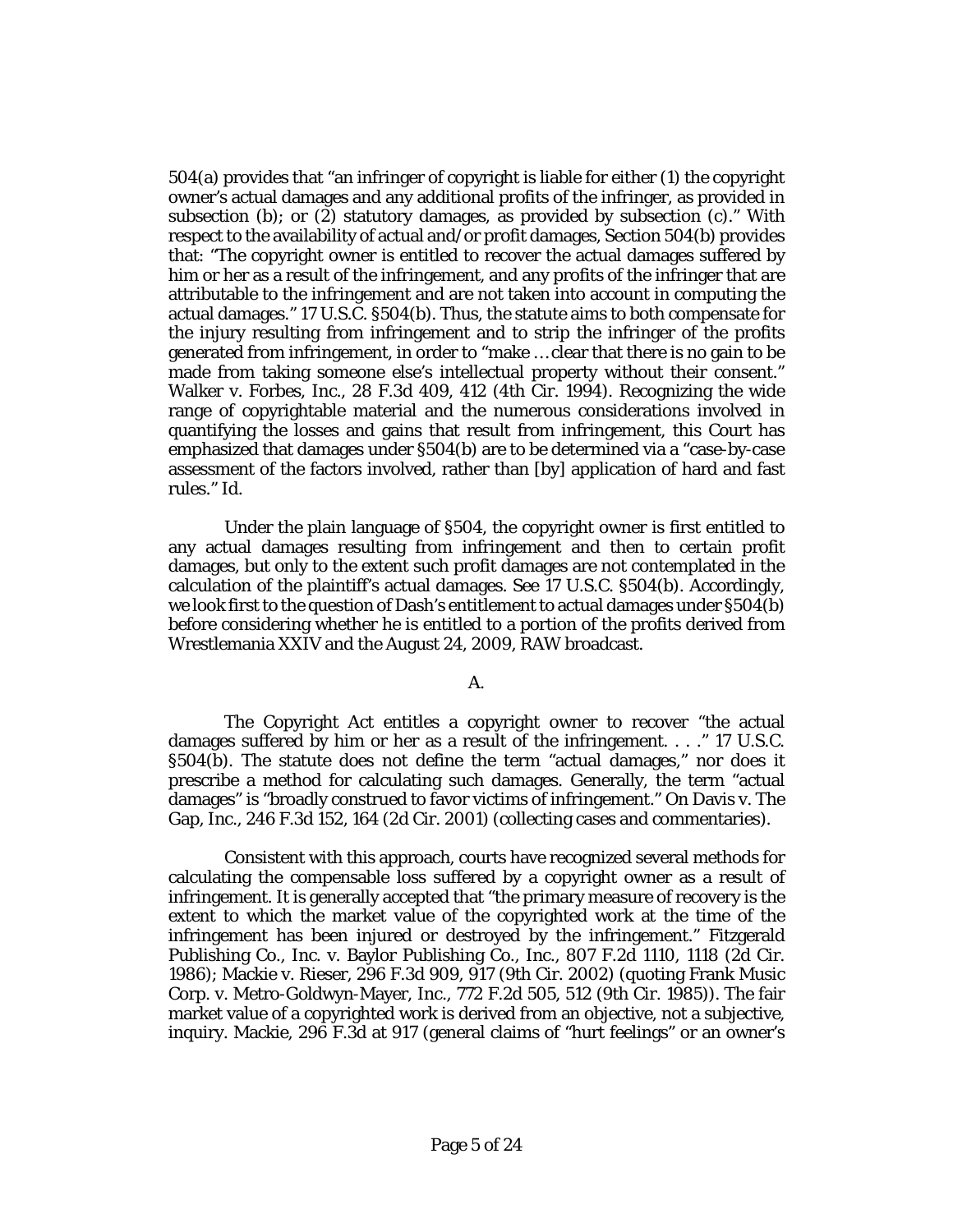"personal objections to the manipulation of his artwork" do not factor into the determination of the work's fair market value).

Injury to a copyrighted work's market value can be measured in a variety of ways. The first possible measure is the amount of revenue that the copyright holder lost as a result of infringement, such as his own lost sales of the work. Polar Bear Products., Inc. v. Timex Corp., 384 F.3d 700, 708 (9th Cir. 2004). Another cognizable measure is the fair market value of the licensing "fee the owner was entitled to charge for [the infringer's] use" of his copyrighted work. On Davis, 246 F.3d at 165 ("If a copier of protected work, instead of obtaining permission and paying the fee, proceeds without permission and without compensating the owner, ... the owner has suffered damages to the extent of the infringer's taking without paying what the owner was legally entitled to exact a fee for."). "In order to make out his claim that he suffered actual damage because of the infringer's failure to pay the fee, the owner must show that the thing taken had a fair market value."6 Id. at 166.

Regardless of the measure or combination of measures used to establish actual damages, a copyright holder asserting such damages "must prove the existence of a causal connection between the alleged infringement and some loss of anticipated revenue." Thoroughbred Software Int'l, Inc. v. Dice Corp., 488 F.3d 352, 358 (6th Cir. 2007). Although the nature of actual damages will often require a court to "engage in some degree of speculation," Stevens Linen Assocs., Inc. v. Mastercraft Corp., 656 F.2d 11, 14 (2d Cir. 1981), the amount of damages sought cannot be based on "undue speculation," On Davis, 246 F.3d at 166. In the summary judgment context, once a defendant has properly supported his claim that there are no actual damages resulting from infringement, the plaintiff must respond with nonspeculative evidence that such damages do, in fact, exist.

The district court concluded that Dash was not entitled to actual damages under §504(b) because he had not offered "sufficient, concrete evidence to indicate an actual value of his beat." Dash, 2012 WL 1658934, at \*5. On appeal, Dash argues that the Einhorn Report provided evidence of TGB's value, specifically, that Dash would have received up to \$3,000 for the use of TGB if he had been paid a licensing fee for the beat. Dash, therefore, relies on his lost licensing fee as the only measure of his actual damages claim.

Under the lost licensing fee theory, actual damages are generally calculated based on "what a willing buyer would have been reasonably required to pay to a willing seller for [the] plaintiffs' work." Jarvis v. K2 Inc., 486 F.3d 526, 533 (9th Cir. 2007) (quoting Frank Music Corp., 772 F.2d at 512) (internal quotation marks omitted). "The question is not what the owner would have charged," nor what the infringer might have been willing to pay. On Davis, 246 F.3d at 166. Rather, the objective inquiry focuses on the fair market value of the work as "negotiatedl" between a willing buyer and a willing seller" contemplating the use the infringer made. Id. at 172.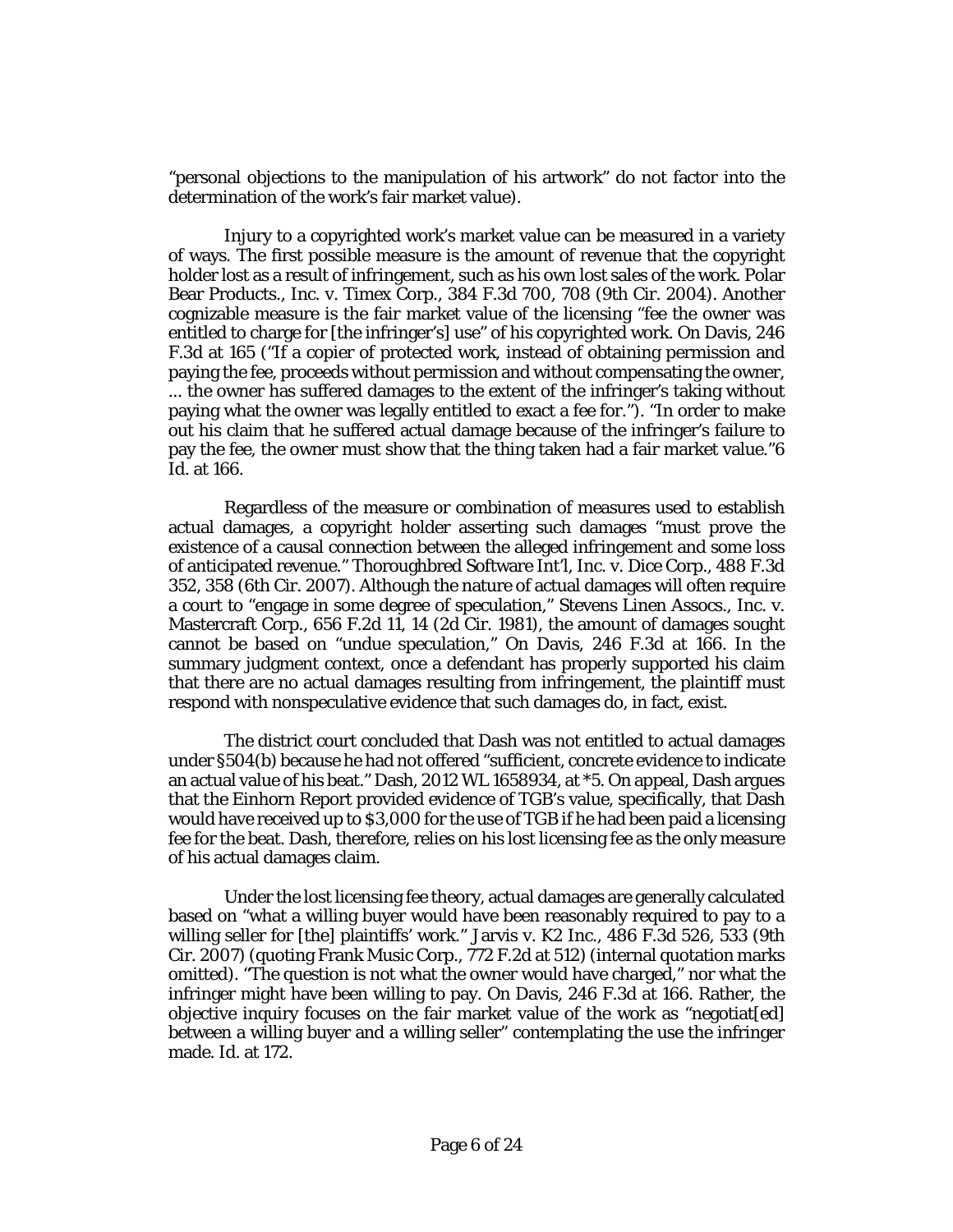We note, first, that, as the movants for summary judgment, Appellees had the initial burden to show the absence of a "genuine dispute as to any material fact and [that they] were entitled to judgment as a matter of law." Fed. R. Civ. P. 56(a); see also Bouchat, 346 F.3d at 522. Thus, on the question of actual damages, Appellees were required to show that there was no genuine dispute among the parties as to the existence of any actual damages and, accordingly, that Appellees were entitled to judgment on Dash's actual damages claim because the record did not reveal that "a willing buyer would have been reasonably required to pay a willing seller" for the use of TGB at the WWE events. Jarvis, 486 F.3d at 533 (quoting Frank Music Corp., 772 F.2d at 512) (internal quotation marks omitted). Appellees satisfied this initial burden by providing the district court with Dash's admission that he had never commercially exploited TGB, with copies of Dash's income tax returns from 2003 to present (none of which reflect income related to the sale or licensing of any musical composition), and with Dash's failure to offer any other proof that he had previously sold one of his beats. Once Appellees properly made and supported their motions for summary judgment on Dash's actual damages claim, the burden shifted to Dash to provide nonspeculative evidence establishing a genuine dispute as to the existence of such damages. See Bouchat, 346 F.3d at 522 (citing Matsushita Elec. Co., 475 U.S. at 586-587). Dash has failed to meet that burden.

As he did before the district court, Dash relies exclusively on the Einhorn Report's estimation of the licensing fee he might have been paid to support his actual damages claim. Before discussing this estimation, we review those portions of the thirteen-page Einhorn Report relevant to Dash's claim.

1.

The Einhorn Report opened with an Introduction, which stated that Dr. Einhorn had been retained to give his "professional valuation of economic damages that resulted from the unauthorized taking of a copyrighted musical segment—[TGB]—that was originally written by the plaintiff Anthony Dash." Importantly, this Introduction then acknowledged that "defendants Floyd Mayweather and Cory Harris co-wrote over the beat," thereby adding original lyrics to Dash's copyrighted work to produce an "infringing musical composition," "Yep," which was played when Mayweather appeared at both WWE events ….

After summarizing Dr. Einhorn's qualifications, the documents reviewed, and its ultimate conclusions, the Einhorn Report described certain "Background" information concerning the parties and the general relationship between professional wrestling and music. This information included references to Dash's production of musical works for various "recording artists/labels and two video games, NBA Ballers and NARC," as well as Dash's 2009 nomination for Producer of the Year at the annual South Carolina Music Awards. The Background also reviewed the characteristics of professional wrestling matches in general and the history of ring appearances by various recording artists, noting that "wrestling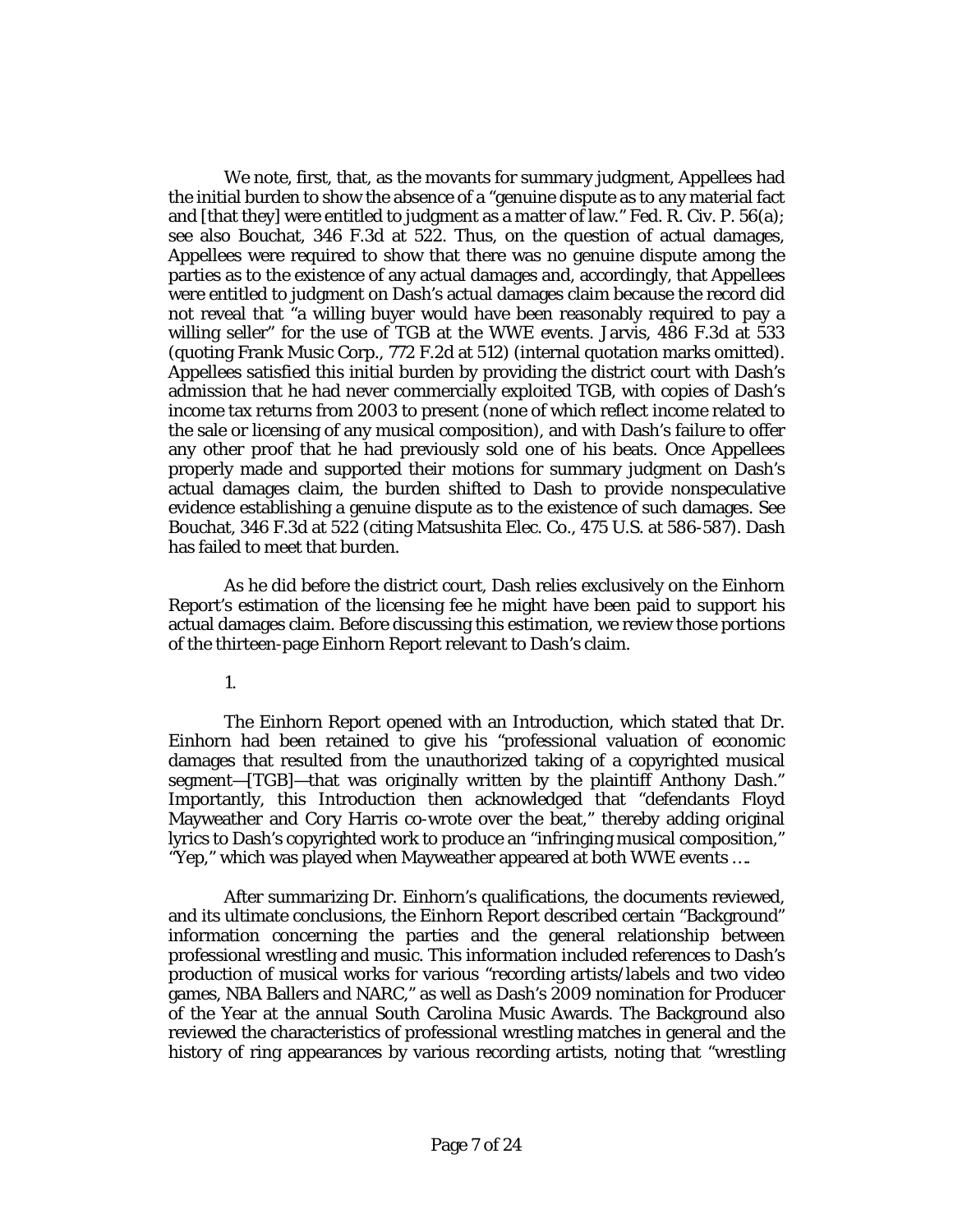shows have become a very important venue for the performance and synchronization of music." Following this general review, the Einhorn Report noted that the WWE employs a general manager and vice-president to operate the company's music business, including "oversee[ing] music selection, licensing, and the hiring of composers and bands." In describing this "music business," Dr. Einhorn observed that the WWE's general manager regularly hires composers to create pieces of music for use at WWE events. In other instances, he "will generate ring excitement and emotional value by licensing works and recordings with previous histories and audience recognition." As an example of this practice, Dr. Einhorn noted that "the WWE paid the rock group Red Hot Chili Peppers a [large] sum ... for the one time use of one of its most popular songs." After describing the WWE's practice of contracting and licensing music, the Background section concluded with a discussion of Wrestlemania XXIV, both from an economic and entertainment perspective, including the match in which Mayweather participated. Regarding the use of "Yep," the Einhorn Report noted that the song, which Mayweather co-wrote and recorded to Dash's now-copyrighted beat, "enhanced the emotional aspect of Mayweather's ring persona and was a critical part of raising heat in the audience before the match began."

The Einhorn Report then considered Dash's actual damages claim. In so doing, Dr. Einhorn first observed that, when calculating a copyright holder's lost licensing fee, "it is appropriate to consider those song licenses that were executed for the event and select as benchmarks those uses that are most comparable to the infringing events." He continued:

From an economic perspective, it is not appropriate simply to itemize all related music licenses and choose the average as a representative benchmark. Rather, other contracted works may vary from the song in question with regard to commercial history and present appeal. In particular, factors to be considered in selecting a benchmark include previous popularity of the work, reputation of songwriter, the presence of a released sound recording, and the possibility of a new recording in the studio.

Dr. Einhorn acknowledged that "Yep" "is a new derivative work based purportedly on [TGB]," and that "[n]either Y[ep] nor [TGB] were commercial[ly] released at any previous time." In summarizing his review of several WWE contracts, Dr. Einhorn noted that he had "not viewed any licenses with terms that implicate comparable musical compositions used at Wrestlemania" and that he had "also not viewed any contracts that Floyd Mayweather entered that implicate the valuation of any musical work."

In estimating the value of Dash's lost licensing fee, the Einhorn Report listed four benchmark license fees paid to other artists for the use of their songs at Wrestlemania XXIV. These songs were "written prior to the event and owned independently by their songwriter or publisher." The WWE's licensing contracts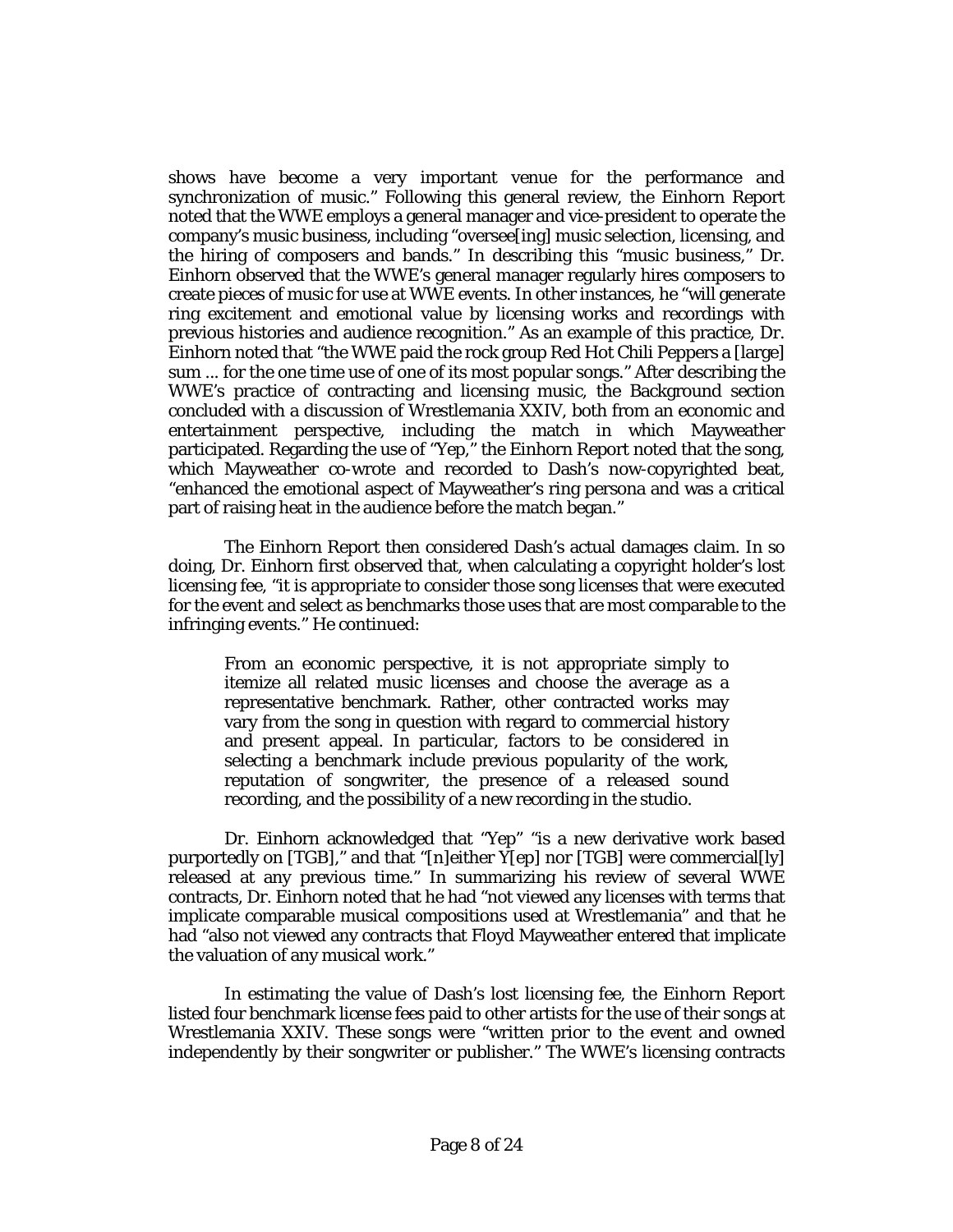gave it "all use rights related to performance and synchronization of [the] musical compositions in Wrestlemania and surrounding events." "Each of the[ ] four songs was a previously released work that also implicated master use rights for sound recordings (artists: Red Hot Chili Peppers, Snoop Dogg, Fuel, and Snoop Dogg) respectively controlled by a major record label." The Einhorn Report included the specific fees paid for each of the songs. The lowest was \$3,000 and the highest was significantly more. Based on the information provided concerning these benchmarks, the Einhorn Report acknowledged that "[f]rom a commercial perspective each composition is a more established work than" TGB. Without further explanation, the Einhorn Report determined that, "[b]ased on these benchmarks, it is safe to conclude that [Dash] would have earned a maximal sum of \$3,000 for the use of his musical composition."

After summarily stating this maximal estimation of Dash's lost licensing fee, the Einhorn Report went on to review three contracts that the WWE had executed with artists for new songs, that is "works for hire." The "music licensors" of these "new individual works included Brand New Sin, Alden, and Island Def Jam Music Group (f/s/o Saliva)." The work-for-hire contracts included both flat fee and royalty agreements. After listing the individual contracts, the Einhorn Report concluded its discussion of Dash's actual damages by noting that "[t]hese workfor-hire contracts involve professional recording acts that are far more established than Dash, Mayweather, or Harris," and by summarizing the artists' respective popularity and success. It appears that, because these artists were more established than any of the artists who contributed to "Yep," Dr. Einhorn did not consider the terms of their contracts, which were significantly higher than the maximal estimation provided for TGB, when analyzing Dash's actual damages claim. Rather, he simply concluded his discussion of Dash's claim after reviewing the artists' success, without any mention of how or whether the benchmark workfor-hire contracts factored into his analysis and without revisiting the maximal sum assigned to TGB based on the four benchmark licensing contracts he had previously reviewed.

For the reasons that follow, we find that the Einhorn Report's estimation of Dash's lost licensing fee, without more, is too speculative to show that "a reasonable jury could return a verdict" in Dash's favor on his actual damages claim, and thus, that summary judgment was appropriate.

2.

First, Dr. Einhorn's estimation of Dash's lost licensing fee failed to expressly conclude that TGB had a market value. Rather, the Einhorn Report stated only that Dash "would have earned a maximal sum of \$3,000 for use of his musical composition." (emphasis added). In summarizing this conclusion, Dr. Einhorn reiterated that "[t]he respective valuation of [Dash's] missed opportunity" to earn a licensing fee was "no more than \$3,000." Id. at 1082 (emphasis added).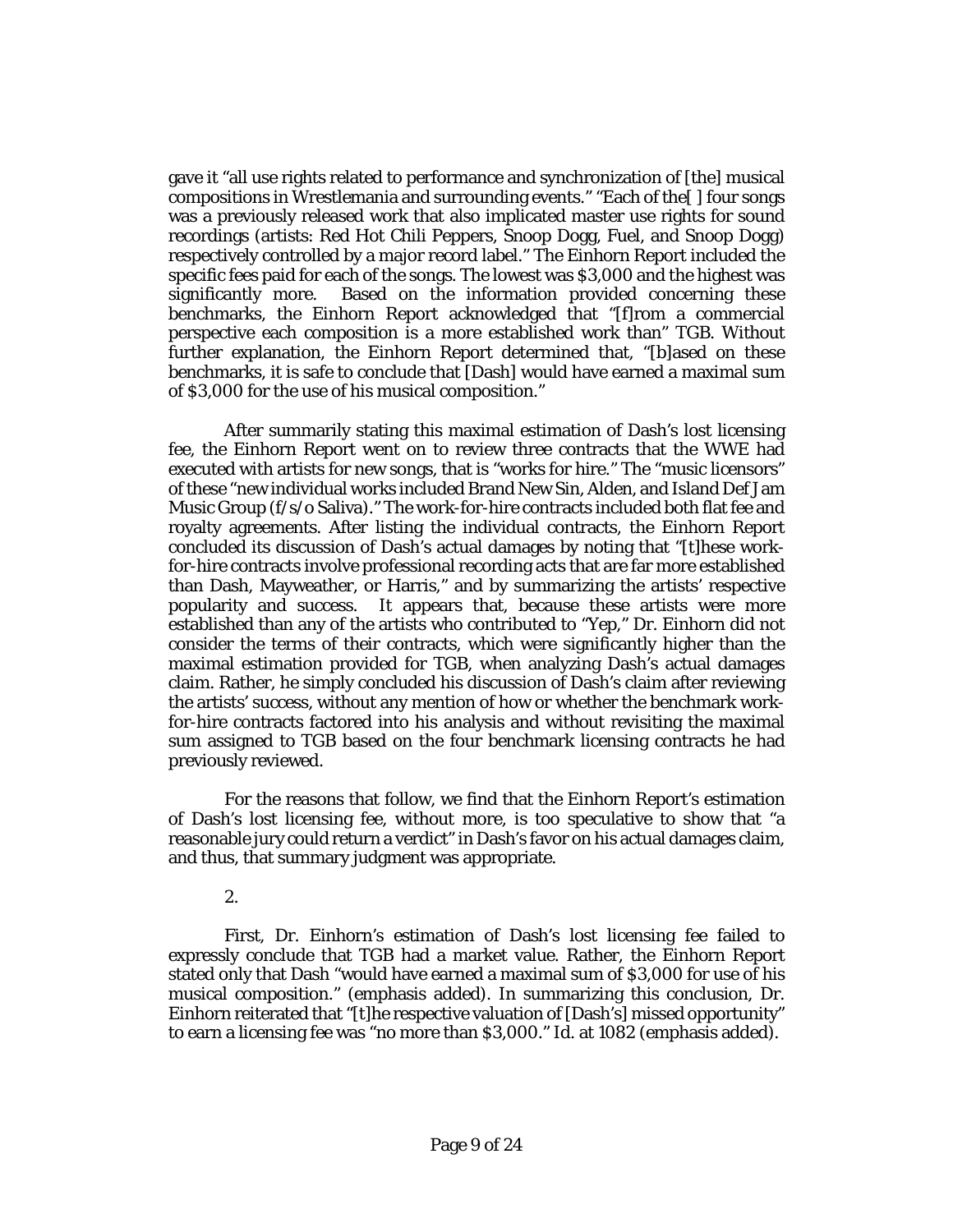To survive summary judgment on his actual damages claim, Dash was required to offer nonspeculative evidence that TGB had a fair market value, such that he "suffered actual damage because of the infringer[s'] failure to pay [a licensing] fee." On Davis, 246 F.3d at 166. Like any other evidence, expert testimony, such as the Einhorn Report, will not preclude summary judgment unless it raises a genuine dispute concerning a material fact. See Fed. R. Civ. P. 56(a). By referencing TGB's maximal value—without any actual mention of a minimum value—the Einhorn Report failed to satisfy this burden. Rather it appears to have concluded only that, to the extent TGB had a market value, such value was no more than \$3,000.8 This conclusion does not rebut Appellees' properly supported motions for summary judgment on Dash's actual damages claim.9

The Einhorn Report's failure to clearly state that TGB had a fair market value is notable in light of the fact that Dr. Einhorn was retained for the express purpose of evaluating the economic damages resulting from Appellees' alleged infringement of the beat. His omission of a clear statement of value suggests that he could not conclude, either with certainty or sound reasoning, that Dash would have been paid a licensing fee for Appellees' use of TGB. However, our analysis does not end with Dr. Einhorn's choice of words. Rather, we next consider whether, to the extent the Einhorn Report could be read to implicitly suggest that TGB had a fair market value, such suggestion, and the evidence upon which Dr. Einhorn relied, is sufficient to establish a genuine dispute of fact with respect to Dash's actual damages claim. We conclude that it is not.

3.

Although we have determined that the Einhorn Report failed to expressly rebut Appellees' properly supported motions for summary judgment as to Dash's actual damages claim, we note that, even if the Einhorn Report had suggested or even expressly concluded that the use of Dash's beat at WWE events was of some value to Appellees, summary judgment would still be appropriate because the evidence supporting such conclusion is overly speculative in light of the record before us and, therefore, is insufficient to establish a genuine dispute regarding Dash's actual damages claim. See Waterman v. Batton, 393 F.3d 471, 478 n.8 (4th Cir. 2005) ("Opinion evidence is only as good as the facts upon which it is based.") (quoting Pace v. Capobianco, 283 F.3d 1275, 1280 n.11 (11th Cir. 2002) (internal quotation marks omitted)).

a.

Under the lost licensing fee theory relied upon by Dash, evidence of a copyright holder's prior licensing or valuation of his work can provide sufficient support for his actual damages claim. See, e.g., Polar Bear Prods., 384 F.3d at 709 (affirming an actual damages award based on the copyright holder's actual price quote to the infringer). Here, Dash has failed to present any evidence—such as an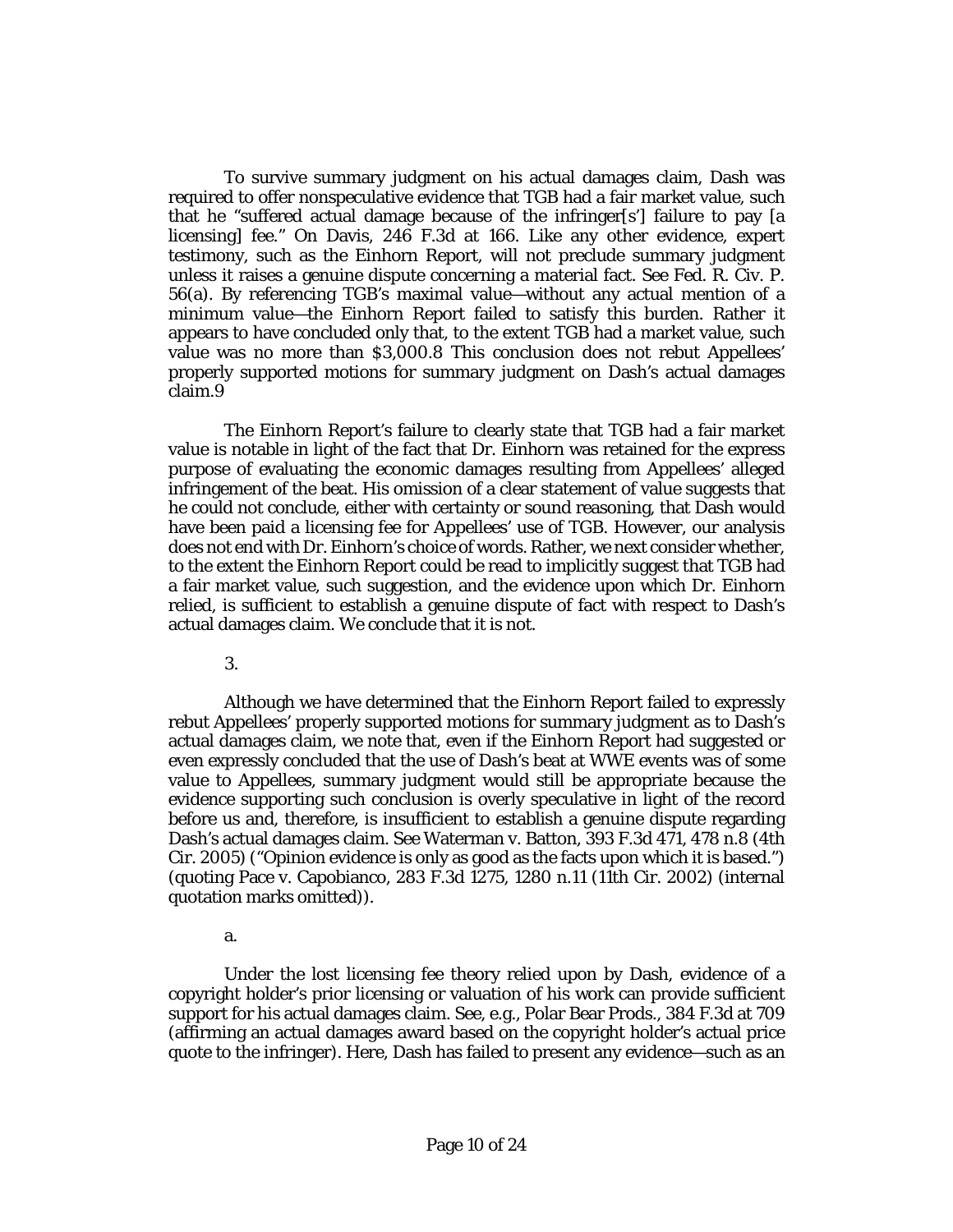affidavit or a prior contract—that he had ever sold, offered for sale, or licensed one of his beats to Appellees or anyone else. Instead, he offers only the Einhorn Report, which relies solely on those fees paid to other artists whose works were used at Wrestlemania XXIV.

Although the Einhorn Report did not rely on Dash's history as a musical artist when evaluating his actual damages claim, we note that the Background section did briefly reference this history. Specifically, Dr. Einhorn stated that "Dash is a young music producer" who "has produced musical works for a number of recording artists/labels and two video games, NBA Ballers and NARC." Dr. Einhorn continued, "For his professional efforts as a music creative, Mr. Dash was nominated in 2009 for Producer of the Year at the annual South Carolina Music Awards." These brief statements, without more, are too speculative to create a genuine dispute as to Dash's entitlement to actual damages.

To survive summary judgment of an actual damages claim, a copyright holder "must show that the thing taken had a fair market value." On Davis, 246 F.3d at 166. Evidence of the owner's prior sale or licensing of copyrighted work will satisfy this burden when it is "sufficiently concrete." Id. at 161. For instance, in On Davis, the Second Circuit held that the plaintiff's testimony that "numerous rock stars" had worn his copyrighted eyewear in published photographs and, "that on one occasion he was paid a royalty of \$50 for the publication by Vibe magazine of" such a photo, was "sufficiently concrete to support a finding of fair market value of \$50 for the type of use made by Vibe." Id.; see also Jarvis, 486 F.3d at 534 (finding sufficiently concrete evidence to support an actual damages award when the record included expert testimony as to the specific value of each image and evidence of Jarvis' prior compensation for use of the images). The value of Davis' testimony concerning his prior royalty fee was not that it established a reasonable amount of damages, but rather that it provided concrete evidence that Davis would have received a royalty from The Gap for the use of his copyrighted eyewear in its advertisement. Stated differently, Davis' prior royalty showed that his copyrighted works generally had fair market value when used in printed advertisements, sufficient to support a finding that the specific, infringed work, in fact, had such value when similarly used. Neither Dr. Einhorn nor Dash has provided any evidence that Dash ever received compensation for his prior productions. Unlike in On Davis, there is simply no concrete evidence concerning Dash's past compensation for use of his musical works.

The record also fails to establish that the productions referenced in the Einhorn Report occurred prior to Appellees' alleged infringement of TGB. Specifically, TGB was composed in 2005 and allegedly infringed in 2008 and 2009. The Einhorn Report was authored on October 4, 2011. To show that Dash's prior productions establish that he would have earned a licensing fee for Appellees' use of TGB in 2008 and 2009, the Einhorn Report should have, at a minimum, demonstrated that some of those productions occurred before the alleged infringement. Not only did the Einhorn Report fail to show that Dash was ever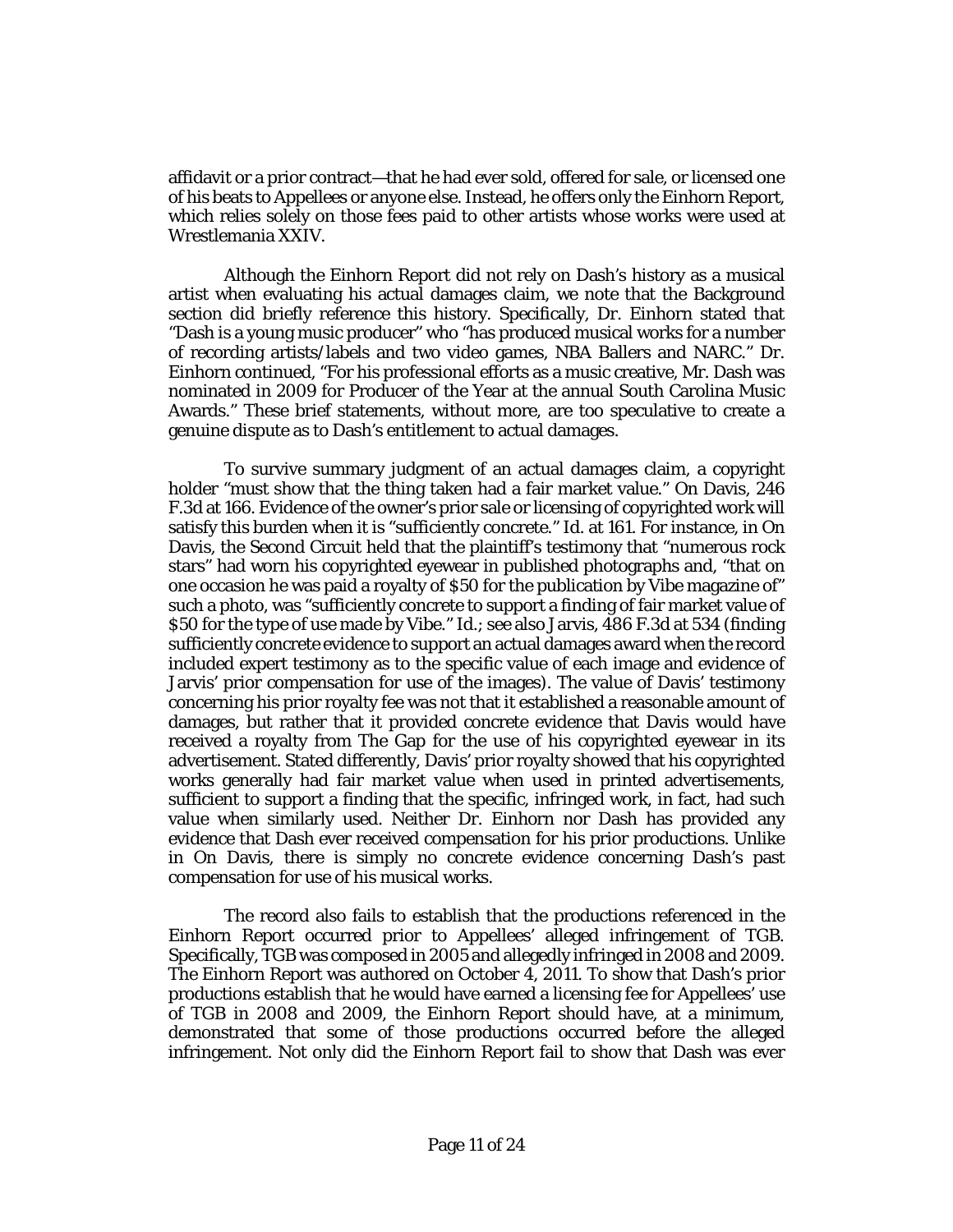compensated for his prior works, it also failed to establish that such works predated the alleged infringement. Without any evidence that Dash previously sold or otherwise garnered some market value for the use of his music, any claim that he would have earned a licensing fee, based solely on his history as an artist, is too speculative to preclude summary judgment on his actual damages claim. Indeed, the Einhorn Report seems to implicitly accept this proposition, based on its conclusion that Dash's lost licensing fee should be determined through an analysis of the licensing fees that the WWE paid to other artists for use of their works at Wrestlemania XXIV and not through an analysis or discussion of Dash's own compositions.

b.

Although evidence of a copyright holder's own prior sale or licensing of copyrighted work can support the existence of actual damages under §504(b), such evidence is not required to defeat a motion for summary judgment. Otherwise, first-time copyright owners would never be able to overcome summary judgment of an actual damages claim. Rather, evidence of an owner's prior sales is but one way of measuring "what a willing buyer would have been reasonably required to pay a willing seller" for the use that the infringer made. Jarvis, 486 F.3d at 533 (quoting Frank Music Corp., 772 F.2d at 512) (internal quotation marks omitted). Evidence of licensing fees paid to other artists for the use of other works may, in some cases, be sufficient to support the conclusion that a copyright holder would have been entitled to such a fee for the use of his work; however, such evidence may properly be rejected as a measure of damages if it is too speculative. See Frank Music Corp., 772 F.2d at 513.

Evidence of an infringer's entrance into licensing agreements with other copyright holders is not overly speculative when the benchmark licenses contemplate "comparable uses of comparable works." Real View, LLC v. 20–20 Techs., Inc., 811 F. Supp. 2d 553, 557 (D. Mass. 2011) (quoting Oracle USA, Inc. v. SAP AG, No. 07–1658, 2011 WL 3862074, at \*7 (N.D. Cal. Sept. 1, 2011)) (internal quotation marks omitted); see also McRoberts Software, Inc. v. Media 100, Inc., 329 F.3d 557, 566-567 (7th Cir. 2003) (rejecting a defendant's allegation that a lost licensing fee award was based on undue speculation in light of evidence that included proof of comparable software deals made by the defendant). But, if the benchmarks relied on are inapposite, they may, without more, be too speculative to support a copyright holder's claim for actual damages. See Country Rd. Music, Inc. v. MP3.com, Inc., 279 F. Supp. 2d 325, 331 (S.D.N.Y. 2003) (collecting cases recognizing the error of beginning with benchmark licenses for works or uses different from that made by the infringer).

Here, the district court concluded that Dash's evidence of the fees that the WWE paid to well-known artists at Wrestlemania XXIV was irrelevant and overly speculative because such artists were not similarly situated to Dash. Dash, 2012 WL 1658934, at \*5. We agree that Dash's evidence is too speculative to support his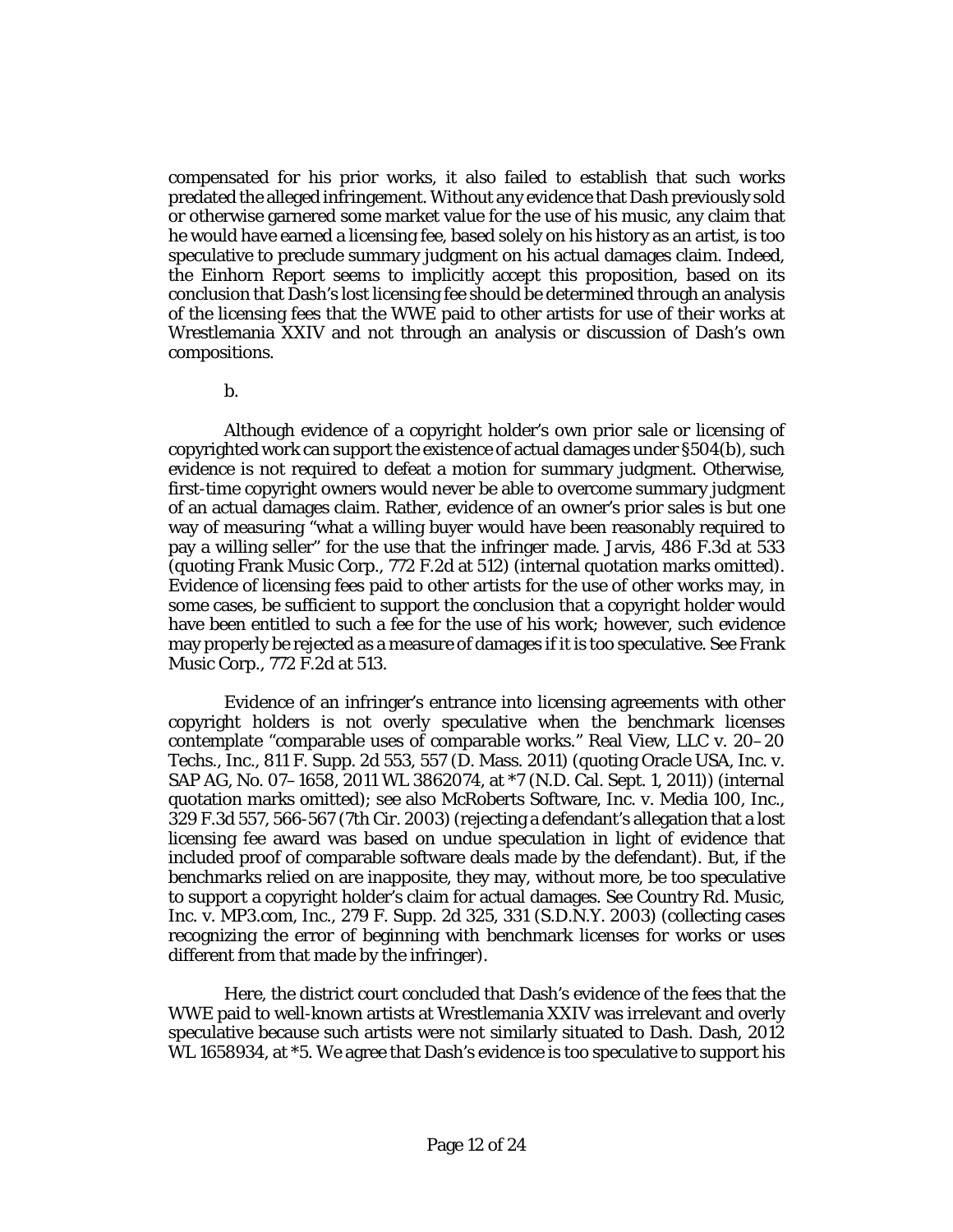actual damages claim because it relies solely, and without explanation, on the licensing fees paid for works that were not comparable to TGB.

In calculating Dash's actual damages, Dr. Einhorn conceded that he had "not viewed any licenses or terms that implicate comparable musical compositions used at Wrestlemania" and that he had "also not viewed any contracts that Floyd Mayweather entered that implicate the valuation of any musical work." (emphases added). Indeed, Dr. Einhorn not only expressly conceded that he had not analyzed comparable works, he also emphasized the differences between "Yep" and the selected benchmarks under the identified "factors to be considered in selecting a benchmark."12 Specifically, Dr. Einhorn observed that "[n]either Y[ep] nor [TGB] were commercial[ly] released at any previous time," whereas each of the four benchmarks "was a previously released work that also implicated master use rights for sound recordings ... controlled by a major record label." Based on these differences, Dr. Einhorn concluded that, "[f]rom a commercial perspective, each composition is a more established work than [TGB]."13 Thus, the four benchmarks used to estimate Dash's lost licensing fee were inapposite and, without more, are too speculative to preclude summary judgment of Dash's actual damages claim.

This is not to say that a copyright holder must always rely on precisely comparable works to defeat a properly supported motion for summary judgment of his actual damages claim. Indeed, it may be difficult or impossible for a firsttimer, such as Dash, to identify such works. Accordingly, so long as a copyright holder's entitlement to lost licensing fees is not based on "undue speculation," §504(b) does not require summary judgment of such a claim simply because it is based on non-comparable benchmarks. See On Davis, 246 F.3d at 164 (recommending that the term "actual damages ... be broadly construed to favor victims of infringement"). However, while a copyright holder may rely on benchmarks that are not comparable to the allegedly infringed work, he may not rely solely on such benchmarks. To survive summary judgment, he must, at a minimum, demonstrate how the cited noncomparable benchmarks compel the conclusion that he would have earned a licensing fee absent infringement. That is, he must demonstrate that, despite the differences between the benchmarks and his work, such benchmarks create a genuine dispute of fact as to his actual damages claim. See Fed. R. Civ. P. 56(a). An expert affidavit, such as the Einhorn Report, can satisfy this burden, if it describes both "the factual basis and the process of reasoning which makes the conclusion viable." [Hayes v. Douglas Dynamics, Inc., 8 F. 3d 88, 92 (1st Cir. 1993)]. An expert affidavit lacking such explanation will be insufficient to rebut a properly supported motion for summary judgment. Id. ("[A]bare ultimate expert conclusion [is not] a free pass to trial every time that a conflict of fact is based on expert testimony.").

Here, the Einhorn Report detailed several facts, including the four benchmark licenses used to estimate Dash's lost licensing fee. But the report failed to include any description of the "process of reasoning" used to determine that Dash "would have earned a maximal sum of \$3,000 for use of his musical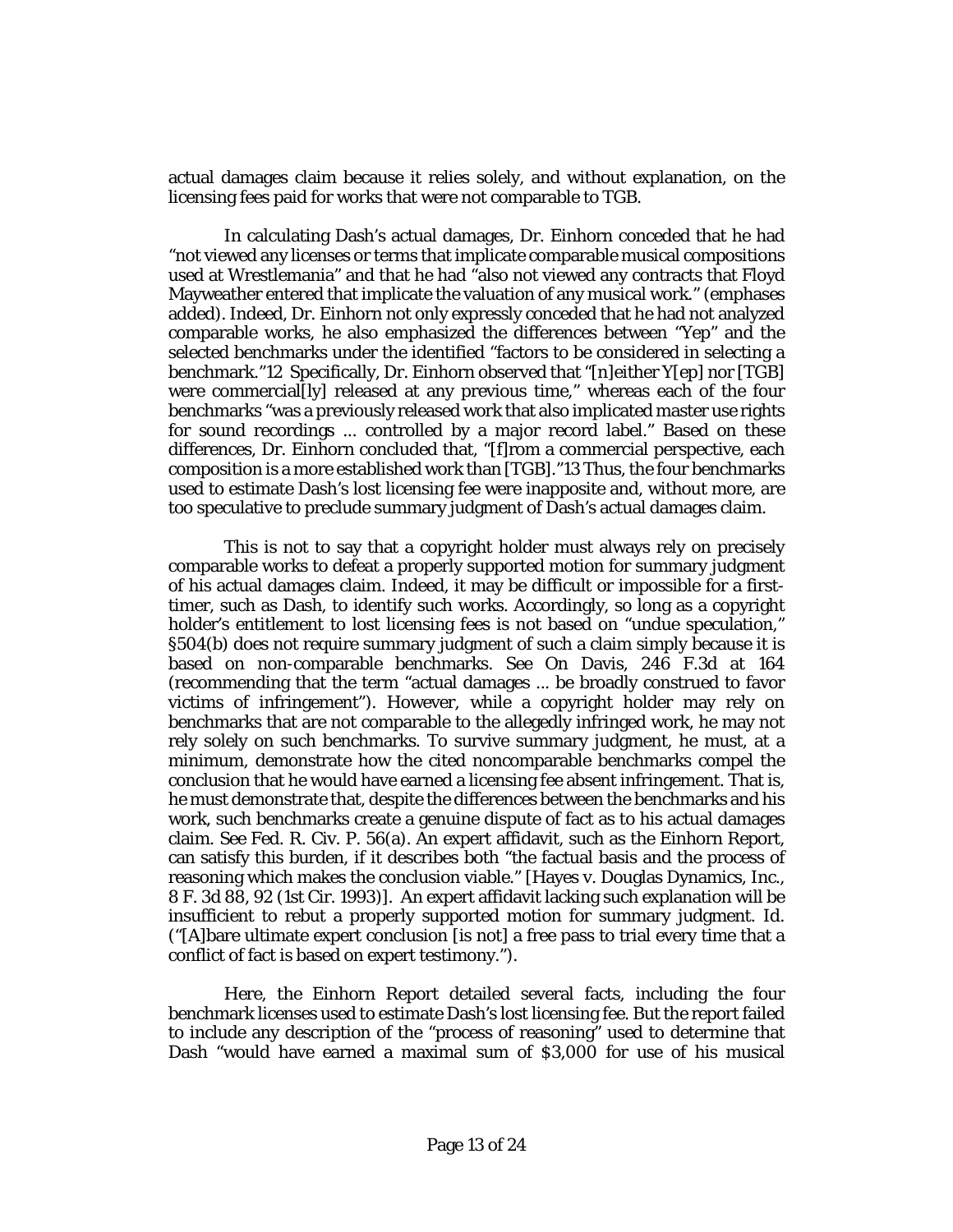composition." Instead, Dr. Einhorn cited four admittedly inapposite benchmarks before summarily concluding that the lowest of such benchmarks was an appropriate maximal value of the licensing fee Dash could have earned for the Appellees' use of TGB. Without at least some explanation of the process by which TGB's estimated maximal value was determined, the Einhorn Report's perfunctory conclusion is too speculative to rebut Appellees' properly supported motions for summary judgment, because that conclusion is based only and without explanation on the fees paid to well-established artists for the use of their works at Wrestlemania XXIV.

To aid plaintiffs and their experts going forward, we note the many deficiencies in the Einhorn Report that compel this conclusion. First, although the Einhorn Report acknowledged that "it [would] not be appropriate simply to itemize all related music licenses and choose the average as a representative benchmark," it failed to explain how Dr. Einhorn selected the four benchmarks licenses cited to support his estimation of TGB's maximal value. While the report stated that certain factors should be used to determine the most comparable benchmark works, it failed to describe how such factors recommended selection of the specific benchmarks. Dr. Einhorn noted that such benchmarks were identified "[b]ased on [his] review of available information of songs used at Wrestlemania XXIV," but he failed to further explain why such clearly inapposite benchmarks were selected and whether he had reviewed any other licensing agreements when determining the appropriate benchmarks.

Second, although the Einhorn Report acknowledged the differences between TGB and the selected benchmarks, it failed to indicate whether and to what extent Dr. Einhorn had considered such differences when estimating TGB's maximal value. For example, the report did not explain how the differences in audience recognition and release history factored into the analysis. Nor did Dr. Einhorn try to bridge the gap between the "more established" artists and Dash by, for instance, drawing on his expertise and experience in the industry to explain, even in general terms, the difference between what a well-established artist and a first-timer typically earn for similar uses of their copyrighted work. In light of Dr. Einhorn's impressive "Statement of Qualifications," such explanation would not have been unfounded or overreaching; rather, it would have provided some support for any conclusion that Dash would have earned a licensing fee because well-established artists had earned such fees at Wrestlemania XXIV.

The Einhorn Report's failure to address the differences between TGB and the benchmark licensing fees is compounded by the subsequent analysis of the benchmark work-for-hire contracts, in which Dr. Einhorn apparently concluded that, because such contracts "involve[d] professional recording acts that are far more established than Dash, Mayweather, or Harris," they should not factor into the estimation of Dash's lost licensing fee. Thus, in a single page of his report, Dr. Einhorn both relied on and dismissed benchmark licenses by more established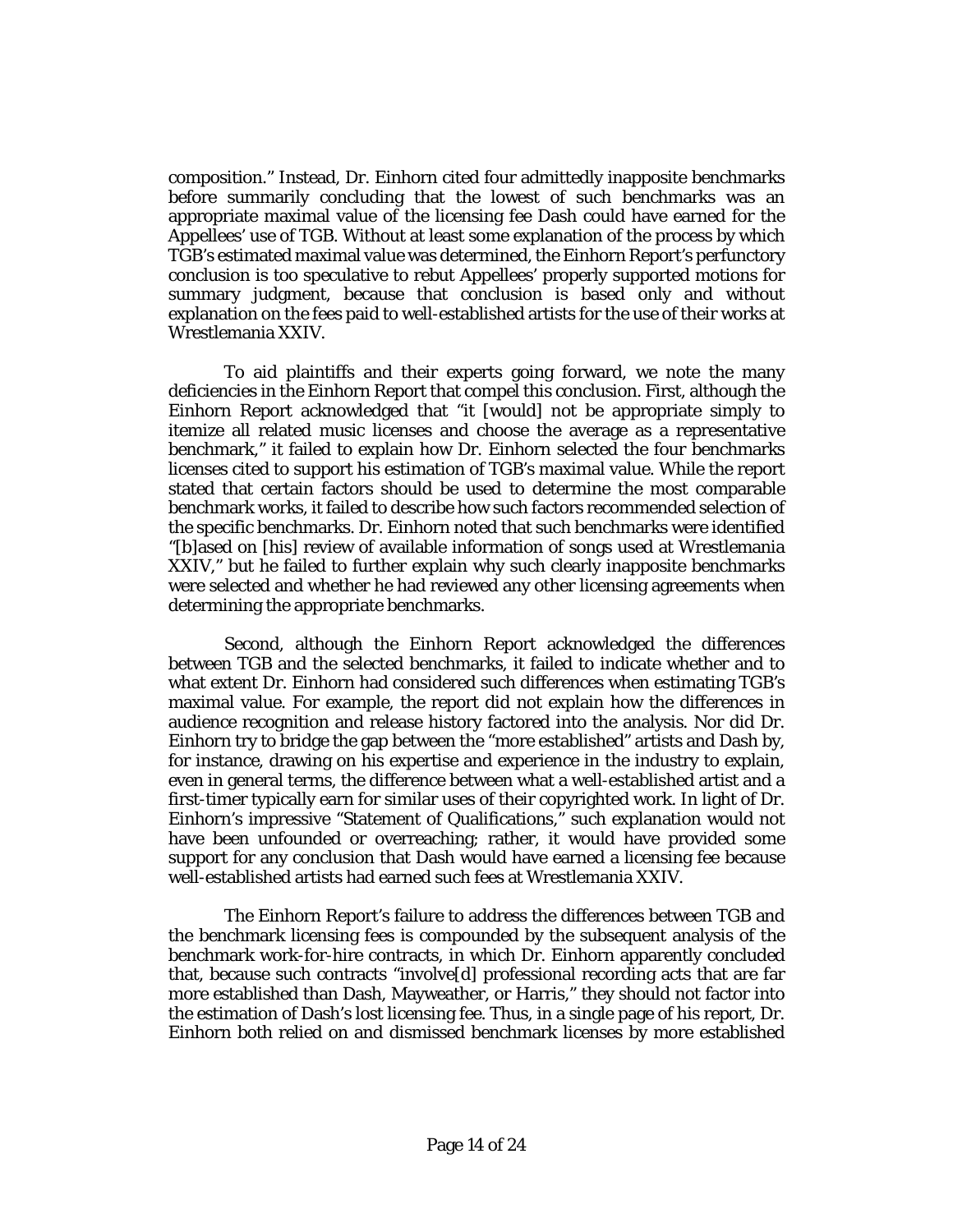artists, without explaining why such disparate approaches to the various contracts were appropriate.

Third, and perhaps most importantly, although the Einhorn Report acknowledged that "Yep" was "a new derivative work based purportedly on [TGB]," it failed to explain at all how this fact impacted the analysis of Dash's actual damages claim. That is, Dr. Einhorn listed fees that the WWE paid to use completed works at Wrestlemania XXIV without any mention of the fact that TGB formed but one part of "Yep," "[t]he song [that allegedly] enhanced the emotional impact of Mayweather's ring persona" and was, therefore, "a critical part of raising heat in the audience before the match began." Dr. Einhorn simply failed to discuss the fact that the lyrics, which were co-written by Mayweather and Cory Harris, added original, non-infringing content to the entrance song. To the extent Dr. Einhorn concluded that "Yep" had value, he failed to conclude that TGB contributed to any such value.

In discussing the Einhorn Report's deficiencies, we do not mean at all to suggest that an expert opinion based on works by more established artists could never support an actual damages claim at summary judgment. Rather, in this case, the Einhorn Report's summary comparison of TGB to such works is insufficient, given that the benchmarks are not comparable to TGB and that Dr. Einhorn failed to explain how the differences between the benchmarks used and Dash's beat factored into his analysis of Dash's actual damages claim.

c.

Before concluding our discussion of actual damages, we wish to address certain points raised in the Background section of Dr. Einhorn's report regarding the importance of music in WWE events and Dash's reputation as an artist. These facts, when considered with the WWE's payment of other licensing fees at Wrestlemania XXIV, could arguably be interpreted as evidence that TGB had some value, although we note that Dr. Einhorn did not cite to or rely on any of the facts set forth in the Background section when analyzing Dash's actual damages claim. More importantly, those facts are not sufficient to rebut a properly supported motion for summary judgment, even when considered with Dr. Einhorn's summary comparison of TGB to the listed benchmarks.

As discussed above, Dr. Einhorn's brief reference to Dash's reputation as an artist did not establish that Dash had ever been compensated for the use of his musical compositions. Additionally, nothing in Dr. Einhorn's description of Dash's reputation indicated that this reputation predated the alleged infringement, such that Dash's history as a musical artist might be sufficient to conclude that he would have earned a licensing fee for Appellees' use of TGB. Thus, nothing in Dr. Einhorn's brief review of Dash's history as an artist creates a genuine dispute as to his actual damages claim, in light of Appellees' evidence that Dash has never received revenue from TGB or any other musical composition.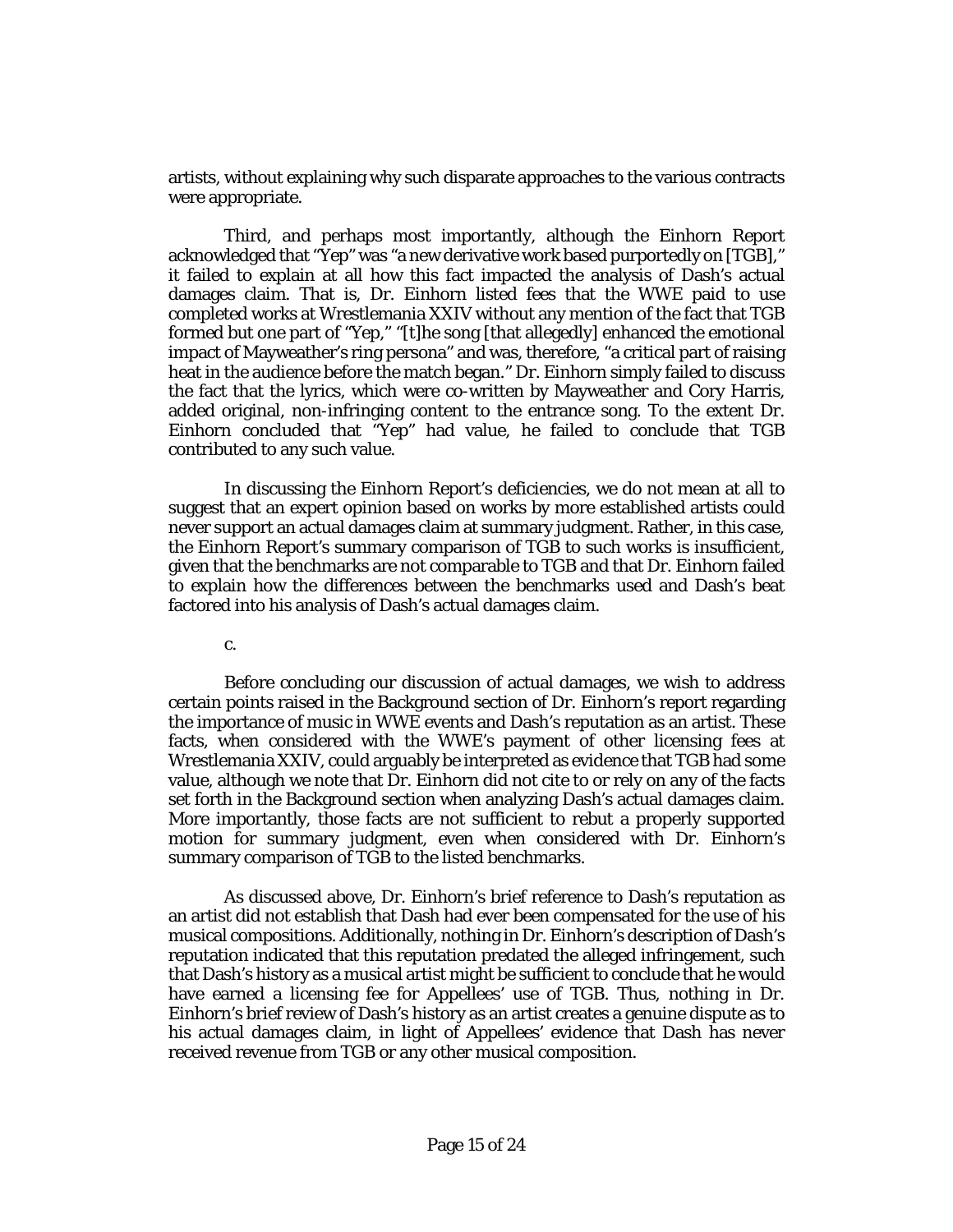Nor is the fact that music, in general, has value to the WWE sufficient to show that Dash's beat, in particular, had such value. Under such reasoning, any piece of music, regardless of its quality or reputation, would necessarily have a fair market value to Appellees. Were such evidence sufficient to rebut a properly supported motion for summary judgment, a copyright holder would need to show only that the infringer generally values the type of copyrighted material infringed, without any evidence that the specific work had a fair market value. Such a result is untenable and contrary to the well-established principles regarding actual damages under section 504(b). While the term "actual damages" should be "broadly construed to favor victims of infringement," a copyright holder "must show that the thing taken had a fair market value." On Davis, 246 F.3d at 164, 166 (emphasis added). That some music has value to the WWE, even great value, is not enough to establish that TGB had a fair market value.

Moreover, the Einhorn Report itself fails to support such a conclusion. When reviewing the importance of entrance music to professional wrestling generally, and to the WWE specifically, Dr. Einhorn incorporated deposition testimony that "a music selection 'makes [a WWE] product better, assuming it's a good piece of music.'" (emphasis added) (quoting Lawi Dep. 105, Sept. 2011). He further acknowledged that the WWE generally pays licensing fees to artists for the use of works with certain characteristics, that is, "works and recordings with previous histories and audience recognition." Thus, although music may play an important role in "raising heat" at professional wrestling events, the record before us fails to indicate that all music plays such a role. Accordingly, the general importance of some music to the WWE is not enough to establish that Appellees' would have paid Dash a licensing fee to use TGB as a component of "Yep."

\* \* \*

[T]he fact that Appellees used "Yep," which included TGB, is not enough to show that Dash's beat had fair market value. Allowing the "fact of use" alone to rebut a properly supported motion for summary judgment would entirely eliminate the copyright holder's obligation to show that his work had a fair market value, a requirement designed to combat the risk of abuse inherent in recognizing a plaintiff's lost licensing fee as a measure of section 504(b) actual damages. On Davis, 246 F.3d at 166. In the face of overwhelming evidence that his work lacked fair market value, the plaintiff would need only to reiterate his initial complaint that the defendant used his work without his permission—to survive summary judgment. This result is almost certainly not what our sister circuits had in mind when they recognized lost licensing fees as a measure of actual damages under section 504(b). Such an approach would preclude a section 504(b) actual damages claim from ever being decided on summary judgment, no matter how speculative or deficient the copyright holder's evidence concerning his work's fair market value. This outcome not only obviates the requirement that a copyright holder show that the infringed work had a fair market value, it also runs contrary to the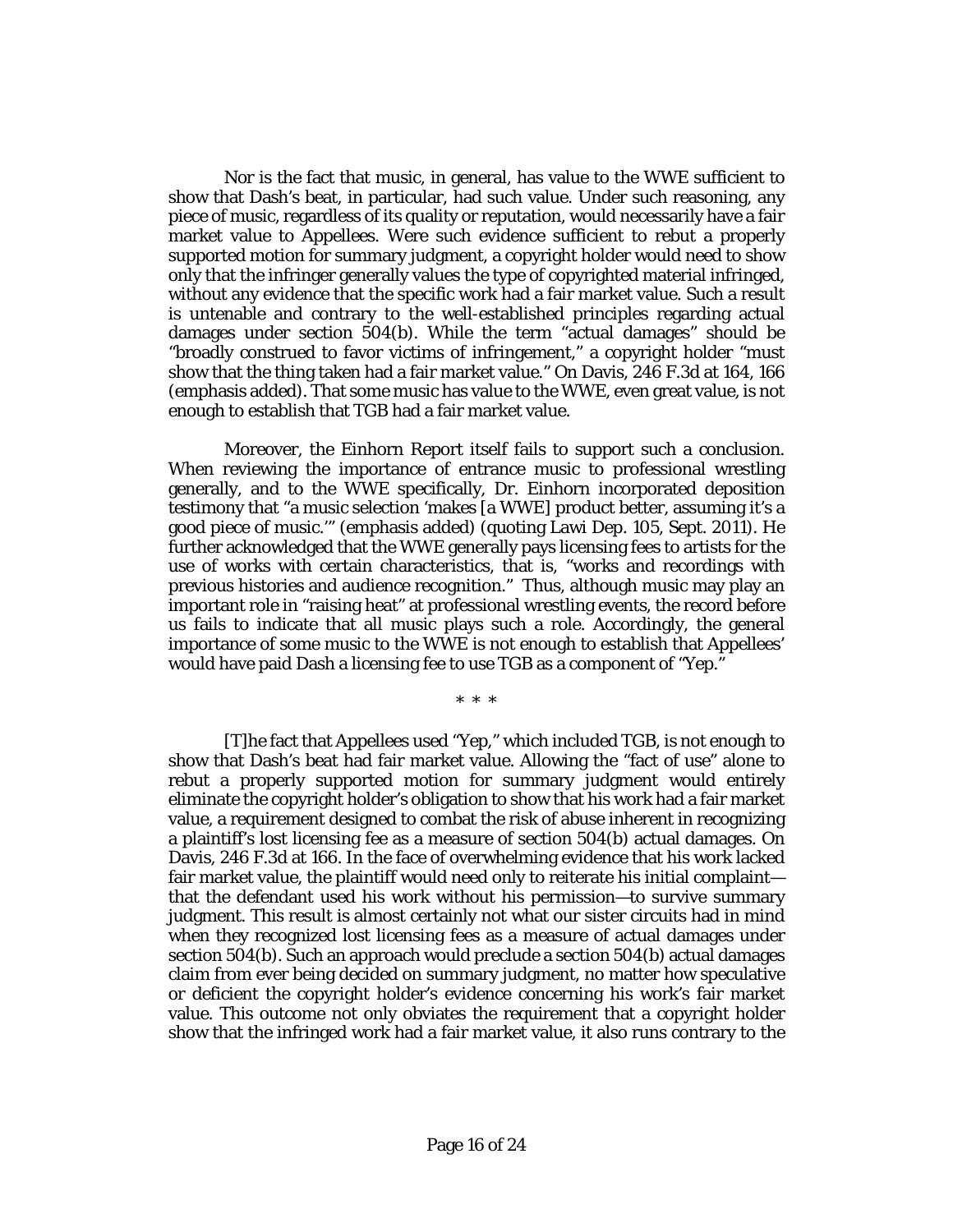well-established principles governing summary judgment under Federal Rule of Civil Procedure 56.

\* \* \*

Taken as a whole, the Einhorn Report demonstrated that 1) certain music plays an important role in professional wrestling matches; 2) the WWE recognizes the value of such music through its operation of an in-house music business; 3) the WWE played a song that included Dash's now-copyrighted beat at two events, Wrestlemania XXIV and the August 24, 2009, RAW broadcast; 4) the WWE paid four well-established artists licensing fees for use of their recognizable works at Wrestlemania XXIV; and 5) sometime prior to 2011, Dash received some recognition (but no compensation) for his work as a musical artist. We would be building inference upon inference to conclude that these facts were sufficient to rebut Appellees' evidence that Dash's musical works—including and especially TGB—do not have a fair market value. The importance of music to the WWE, and its payment for use of music from well-established artists, does nothing to compel the conclusion that Dash would have received a licensing fee for TGB. And Dash's sparse and unspecified history as a musical artist does not require a different result.

There are ways new artists such as Dash can establish the existence of actual damages. Dash could have submitted an affidavit regarding any prior sale, license, or valuation of his musical compositions. Dr. Einhorn could have provided some minimal explanation of the process by which he determined TGB's estimated maximal value from the four inapposite benchmarks cited. Without such evidence, any implicit suggestion that Dash could have earned a licensing fee for Appellees' use of TGB simply because well-established artists earned licensing fees for the use of their works by the WWE is too speculative to support Dash's actual damages claim. "[T]here is simply too great an analytical gap between the [benchmarks] and the opinion offered" to rebut Appellees' properly supported motions for summary judgment. Gen. Elec. Co. v. Joiner, 522 U.S. 136, 146 (1997) (discussing the sufficiency of an expert's opinion in the context of its admissibility under Federal Rule of Evidence 702 and Daubert v. Merrell Dow Pharmaceuticals, Inc., 509 U.S. 579 (1993)).

"Although uncertainty as to the amount of damages will not preclude recovery, uncertainty as to the fact of damages may" and, in this case, does because the only evidence supporting the existence of actual damages is overly speculative. Frank Music Corp., 772 F.2d at 513. To the extent any uncertainty as to the amount of such damages may exist, this question is not before us in light of Dash's failure to present sufficiently concrete evidence as to the existence of any actual damages under section 504(b).16 Accordingly, we affirm the district court's grant of summary judgment as to Dash's actual damages claim.

B.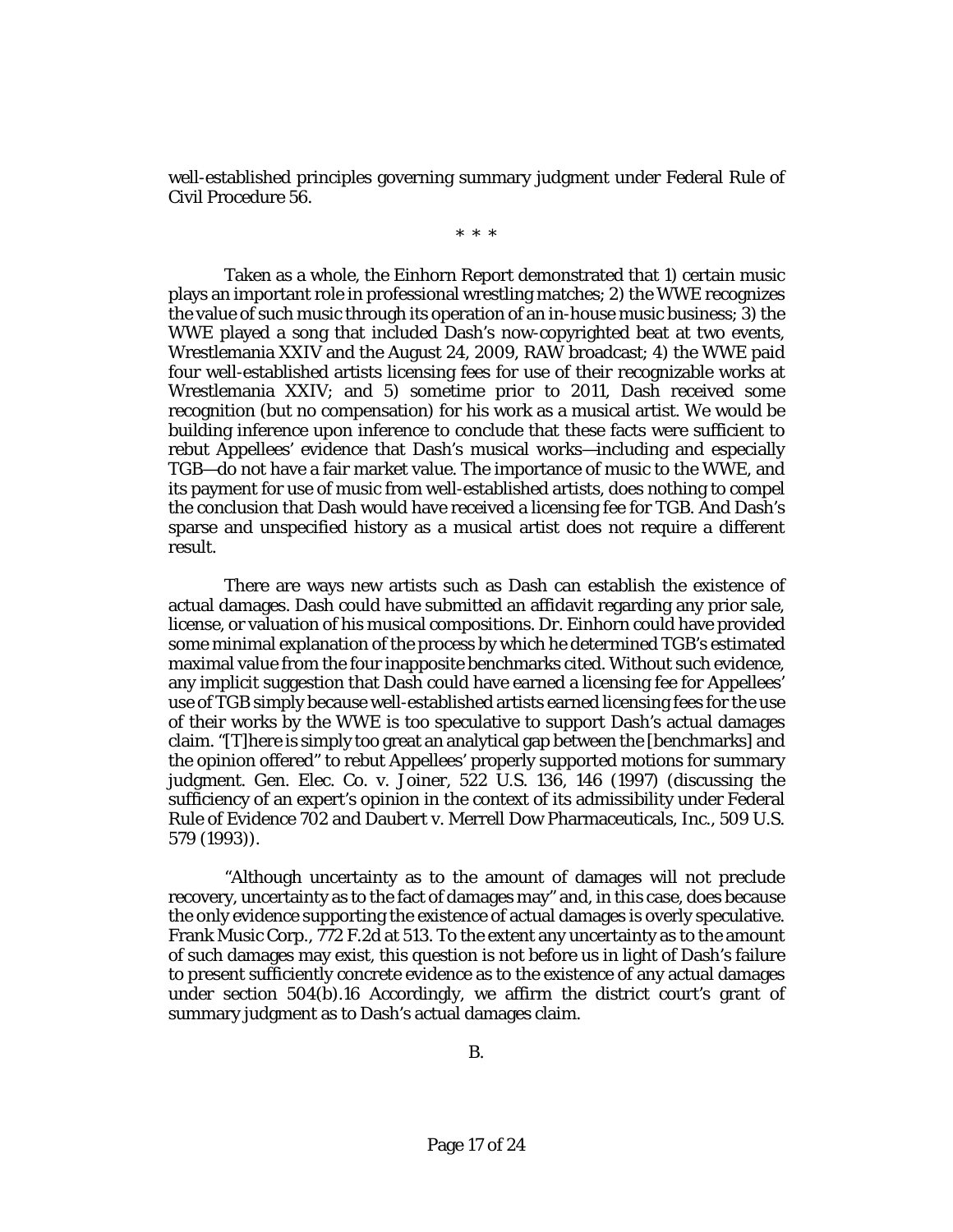Having concluded that Dash failed to establish his entitlement to actual damages, we now address his claim for profit damages. The district court granted Appellees summary judgment on this claim because it found that Dash had failed to present evidence that Appellees' revenues bore any causal link to the infringement. We affirm.

1.

As stated above, the Copyright Act provides for the award of profit damages as follows:

The copyright owner is entitled to recover ... any profits of the infringer that are attributable to the infringement and are not taken into account in computing the actual damages. In establishing the infringer's profits, the copyright owner is required to present proof only of the infringer's gross revenue, and the infringer is required to prove his or her deductible expenses and the elements of profit attributable to factors other than the copyrighted work.

17 U.S.C. §504(b). The statute's "simplicity masks fiendish difficulties concerning the calculation of" these amounts in light of the numerous variables at issue in copyright law. Walker, 28 F.3d at 412. Therefore, a summary of our jurisprudence on this issue follows.

a.

In Walker v. Forbes, Inc., we dealt with the question of the amount of profit damages to which a plaintiff is entitled when the infringing content forms only one component of the defendant's product. In that case, the defendant used a photograph taken by the plaintiff in one of its magazine articles. The plaintiff sued, demanding the revenue that magazine issue had generated for the defendants. Following a jury trial, the plaintiff was awarded three thirty-fifths of one percent of the claimed revenues. The plaintiff appealed. In upholding the award, we noted that, when "the infringement occurs as a small part of a much larger work, the fact finder properly focuses not on the profit of the work overall, but only on the profit that the infringement contributes." Id. at 415. "While [the defendant] made substantial sums from [the] issue, if only a small part of that amount can be attributed to the use of [the plaintiff's] photo, ... then only a small part is his reward." Id.

b.

We expounded on this rule nine years later in Bouchat v. Baltimore Ravens Football Club, Inc., 346 F.3d 514 (4th Cir.2003). In Bouchat, the defendants used the plaintiff's "Flying B" symbol as the logo of the Baltimore Ravens football team. The plaintiff sought profit damages from a wide variety of revenue streams ranging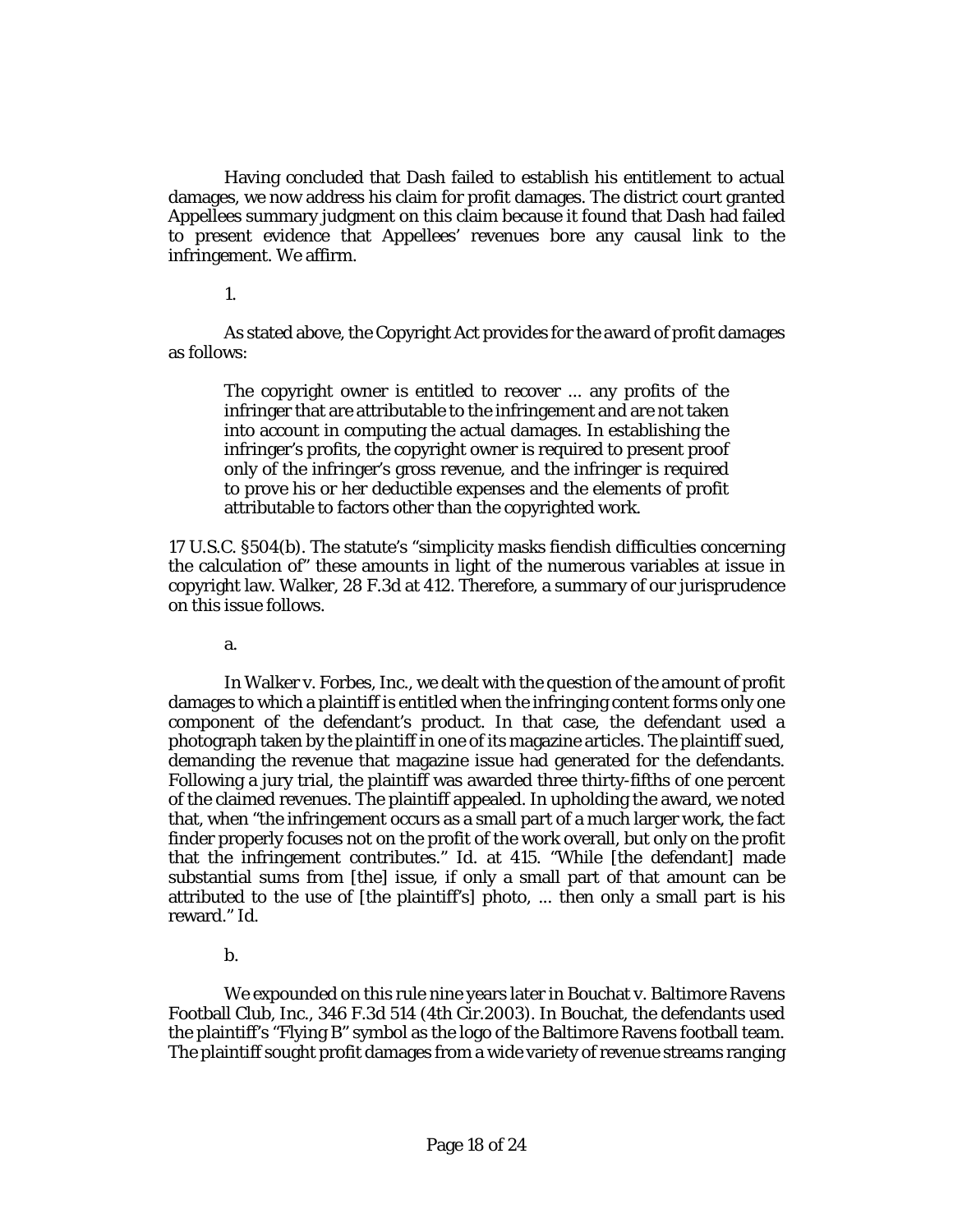from stadium parking to video games. The district court first granted the defendants partial summary judgment as to all revenue sources except the "sales of merchandise bearing the Flying B logo" and "royalties obtained from licensees who sold such merchandise." Id. at 517-518. The district court later granted the defendants partial summary judgment with respect to the revenues from minimum guarantee shortfalls, free merchandise, trading cards, video games, and game programs. At trial, the jury found by a preponderance of the evidence that the merchandise sales remaining after summary judgment were wholly attributable to factors other than the infringing logo, and denied the plaintiff's claim for profit damages. The plaintiff appealed.

In deciding the appeal, we discussed two methods by which a defendant can argue that summary judgment is appropriate as to all or some of a plaintiff's profit damages. First, a defendant can argue that the plaintiff has not met his initial statutory burden of "present[ing] proof ... of the infringer's gross revenue." 17 U.S.C. §504(b). Following the precedent of our sister circuits, we further held that this "gross revenue" that plaintiffs are obligated to prove "'means gross revenue reasonably related to the infringement, not unrelated revenues.'" Bouchat, 346 F.3d at 520-521 (quoting On Davis, 246 F.3d at 160) (citing Taylor v. Meirick, 712 F.2d 1112, 1122 (7th Cir. 1983) ("If General Motors were to steal your copyright and put it in a sales brochure, you could not just put a copy of General Motors' corporate income tax return in the record and rest your case for an award of infringer's profits.")). Therefore, we held that, in order to meet his initial burden under §504(b), a plaintiff must not merely present proof of the amount of the claimed revenue streams, but must also provide "more than mere speculation as to the existence of a causal link between the infringement and the claimed revenues." Bouchat, 346 F.3d at 521. If the plaintiff fails to make this showing, summary judgment is appropriate.

Second, we noted that, even if the plaintiff meets his statutory burden of showing proof of the infringer's gross revenues as described above, summary judgment is appropriate if a defendant is able "to prove his or her deductible expenses and the elements of profit attributable to factors other than the copyrighted work." 17 U.S.C. §504(b). Although the statutory burden of proof on the issue of attributability rests with the defendant, this presents "no obstacle to a summary judgment award in favor of that party, so long as the requirements of Rule 56 are otherwise satisfied." Bouchat, 346 F.3d at 521-522. In order to prevail in this manner, the defendant must present evidence that all of the claimed profits are "attributable to factors other than the copyrighted work." 17 U.S.C. §504(b). If the defendant's evidence is sufficient to "demonstrat[e] the absence of a genuine issue of material fact," the plaintiff must "bring forth facts showing that 'reasonable minds could differ' on a material point." Bouchat, 346 F.3d at 522. If the plaintiff's evidence that the claimed revenues are attributable to the infringement is unduly speculative, "merely colorable," or "not significantly probative," summary judgment can be granted to the defendant notwithstanding the fact that the defendant bore the statutory burden of proof. Id.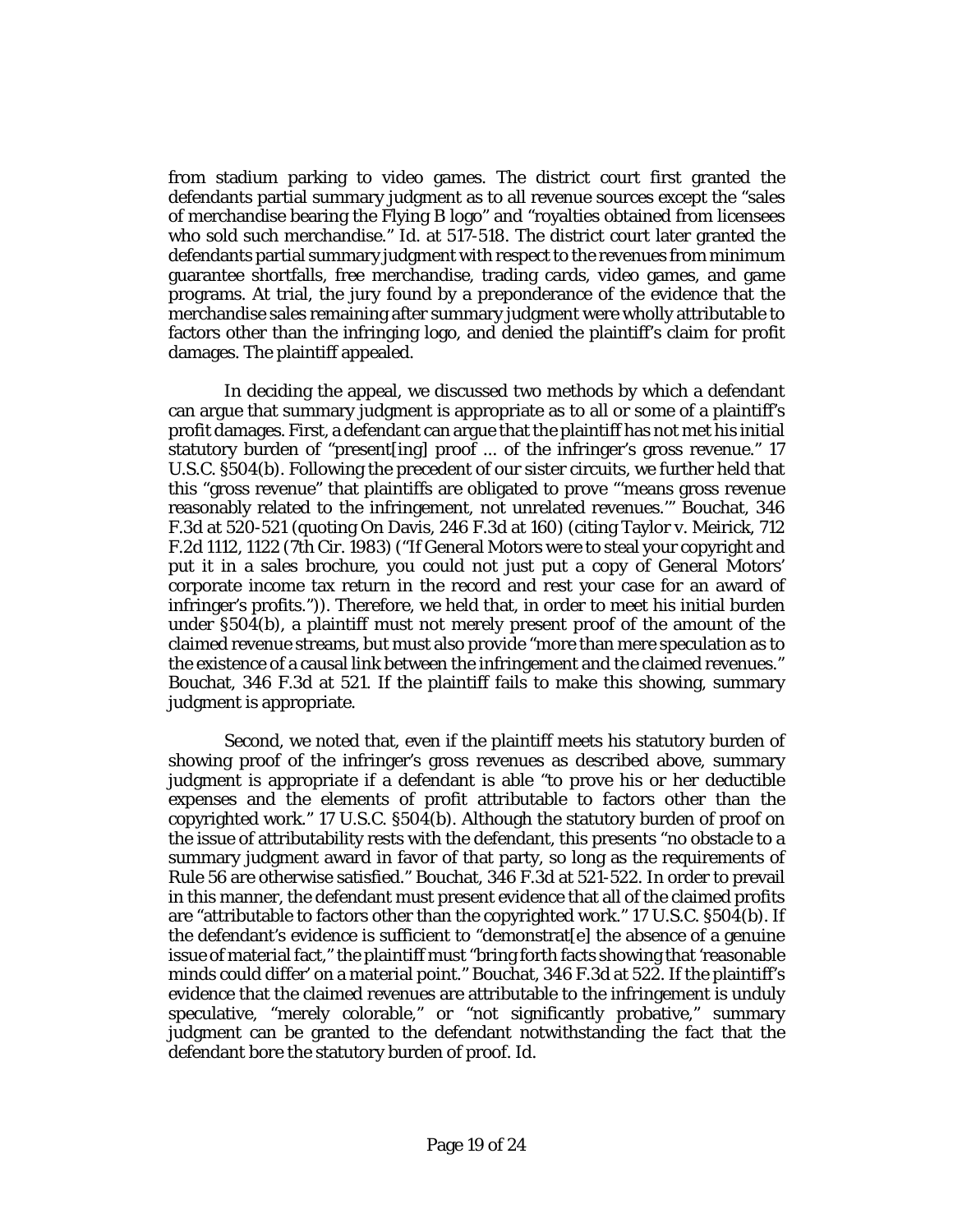Therefore, we concluded in Bouchat that granting a defendant summary judgment on a revenue stream is proper under two circumstances. First, summary judgment is appropriate if the plaintiff fails to meet his initial burden of proving the infringer's gross revenues because "either (1) there exists no conceivable connection between the infringement and those revenues; or (2) despite the existence of a conceivable connection, [the plaintiff has] offered only speculation as to the existence of a causal link between the infringement and the revenues." Id. at 522-523. If the plaintiff fails to show such a conceivable connection or causal link, then he fails to show that the claimed revenues are reasonably related to the infringement. Second, even after the statutory burden has shifted to the defendants, summary judgment may be granted if the defendants file "a properly supported motion for summary judgment" showing that the claimed revenues are attributable entirely to factors other than the infringement, and the plaintiff fails to respond with evidence that can raise a genuine dispute as to the issue. Id. at 524.

In Bouchat, we held that the granting of summary judgment with respect to "the revenues from minimum guarantee shortfalls and free merchandise" was proper because those revenues, which were based on licensing agreements that predated the infringement, "lack[ed] all conceivable connection" to the infringement. Id. at 524. With respect to the remaining revenue streams on which summary judgment had been granted, we held that summary judgment was proper "despite the existence of a conceivable connection between the infringement and the level of revenue that the [d]efendants earned from these sources." Id. Although it was theoretically conceivable that the revenue streams were connected to the infringement, the plaintiff had "offered only speculative evidence of a causal link between the infringement and the level of the revenues." Id.; see also id. at 525 n. 10 ("[I]t defies credulity that a consumer would purchase NFL trading cards in order to catch a glimpse of the Flying B logo on a featured player's helmet; or video games, so as to see the logo on the simulated Ravens players; or a game program, simply because its artwork incorporated the Flying B."). Therefore, the plaintiff had failed to prove the defendants' gross revenues reasonably related to the infringement. We further held that summary judgment as to these revenues was also proper because the defendants had proven that the claimed revenues were entirely attributable to factors other than the infringement, and the plaintiff had failed to submit evidence in rebuttal as required under Rule 56.

Because the plaintiff had failed to prove the defendants' gross revenues reasonably related to the infringement, and because the defendants' motion for summary judgment proved that the claimed revenues were not attributable to the infringement, we upheld the district court's grant of summary judgment.

#### c.

We revisited the question of the reasonable relationship required between gross revenues and infringement two years later in Bonner v. Dawson, 404 F.3d 290, 294 (4th Cir. 2005). In Bonner, the defendants erected and leased a building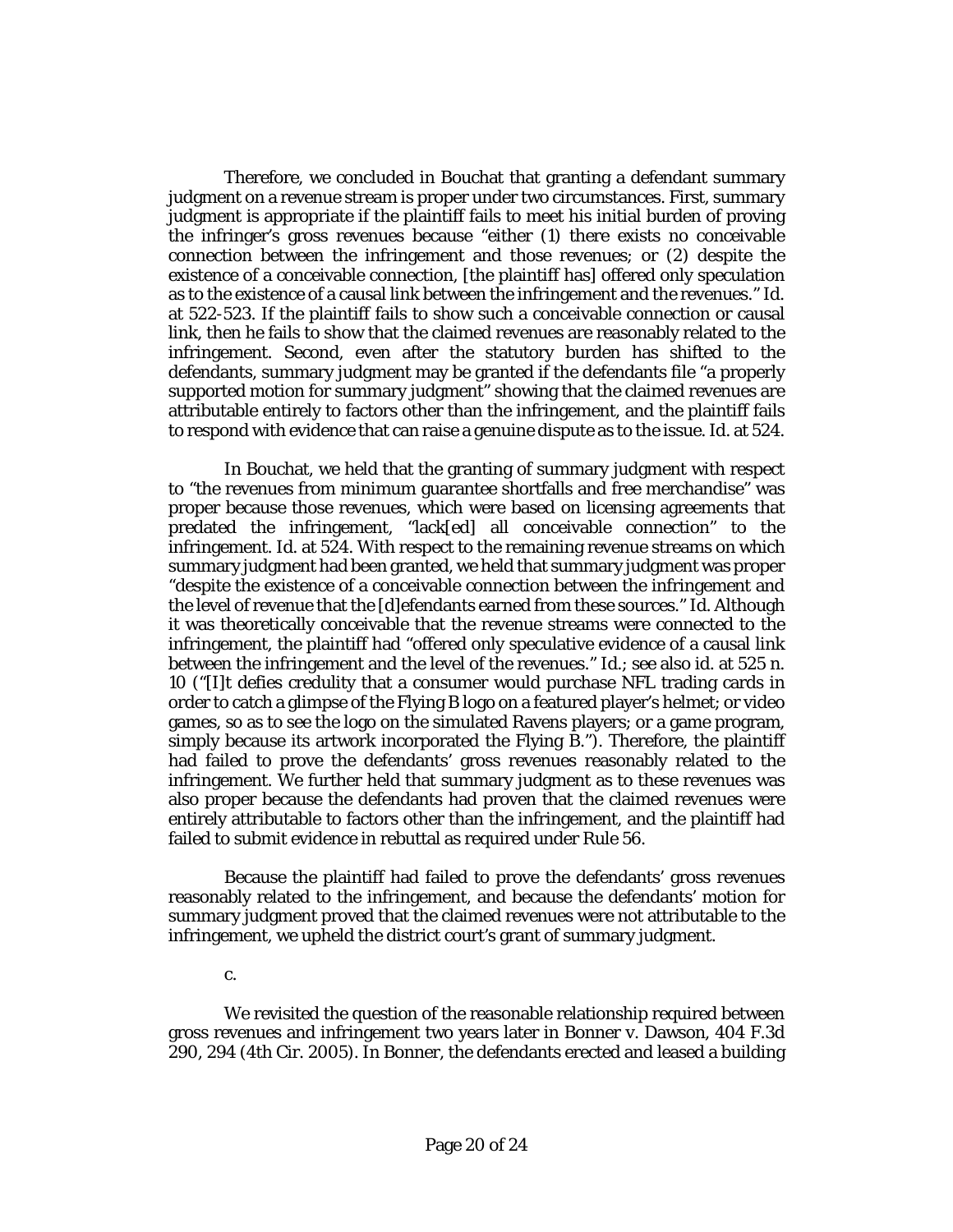that infringed on the plaintiff's architectural copyright. The plaintiff demanded all of the lease revenues as profit damages. After the jury found for the defendants on this issue, the plaintiff moved for judgment as a matter of law. The district court denied this motion, holding that the plaintiff "had the burden of showing a causal link between the infringement and the profits incurred, a link that the jury could have reasonably determined he had not shown." Id. at 293. In denying the motion for judgment as a matter of law, the district court also held that a reasonable factfinder could find that the defendants had "show[n] that the profits were derived from sources other than the infringement." Id.

The plaintiff appealed the district court's denial of his motion for judgment as a matter of law, and we confirmed that a copyright plaintiff "has the burden of demonstrating some causal link between the infringement and [a] particular profit stream before the burden-shifting provisions of §504(b) apply." Id. at 294 (citing Bouchat, 346 F.3d at 521). However, we rejected the district court's conclusion that, in order to show a causal link, the plaintiff was required to demonstrate "that the basis for the profits was the particularized design of the building." Id. Instead, we held that it was sufficient that the plaintiff had "produced evidence of the profits generated by the leasing agreements in the infringed building" because "[t]his amount was derived exclusively from the infringed building; no other source contributed to the generated funds." Id. Accordingly, we found that the plaintiff had met his initial burden under Bouchat of showing some causal link between the infringement and the claimed profit stream. Id. Despite this ruling, we affirmed the district court's judgment because the jury reasonably could have found that all of the claimed revenues were attributable to factors other than the infringement.

The building in Bonner was distinguishable from the merchandise in Bouchat. In Bouchat, the causal link between the infringement and the profits alleged by the plaintiff required the jury to find that a football team's adoption of one logo design over another would cause consumers to purchase game programs, trading cards, or video games simply to see the infringing logo. Although there was a "conceivable connection" between the infringement and the claimed sales of merchandise containing the Flying B logo, any causal link between the two was so unlikely as to "def[y] credulity." Bouchat, 346 F.3d at 525 n. 10. Because the plaintiff had provided no evidence that could persuade a reasonable jury that a causal link existed between the infringement and the merchandise sales, and also because the defendants had presented uncontested evidence proving that all of the claimed revenues were attributable to other factors, we held that summary judgment for defendants was proper.

In contrast, the plaintiff in Bonner had presented evidence that the claimed revenues were derived solely from a building that infringed the plaintiff's architectural designs. This was sufficient to prove some causal link between the infringement of the designs and the revenues from the building based on those designs, even if further evidence showed that the infringed designs did not actually increase the building's revenues.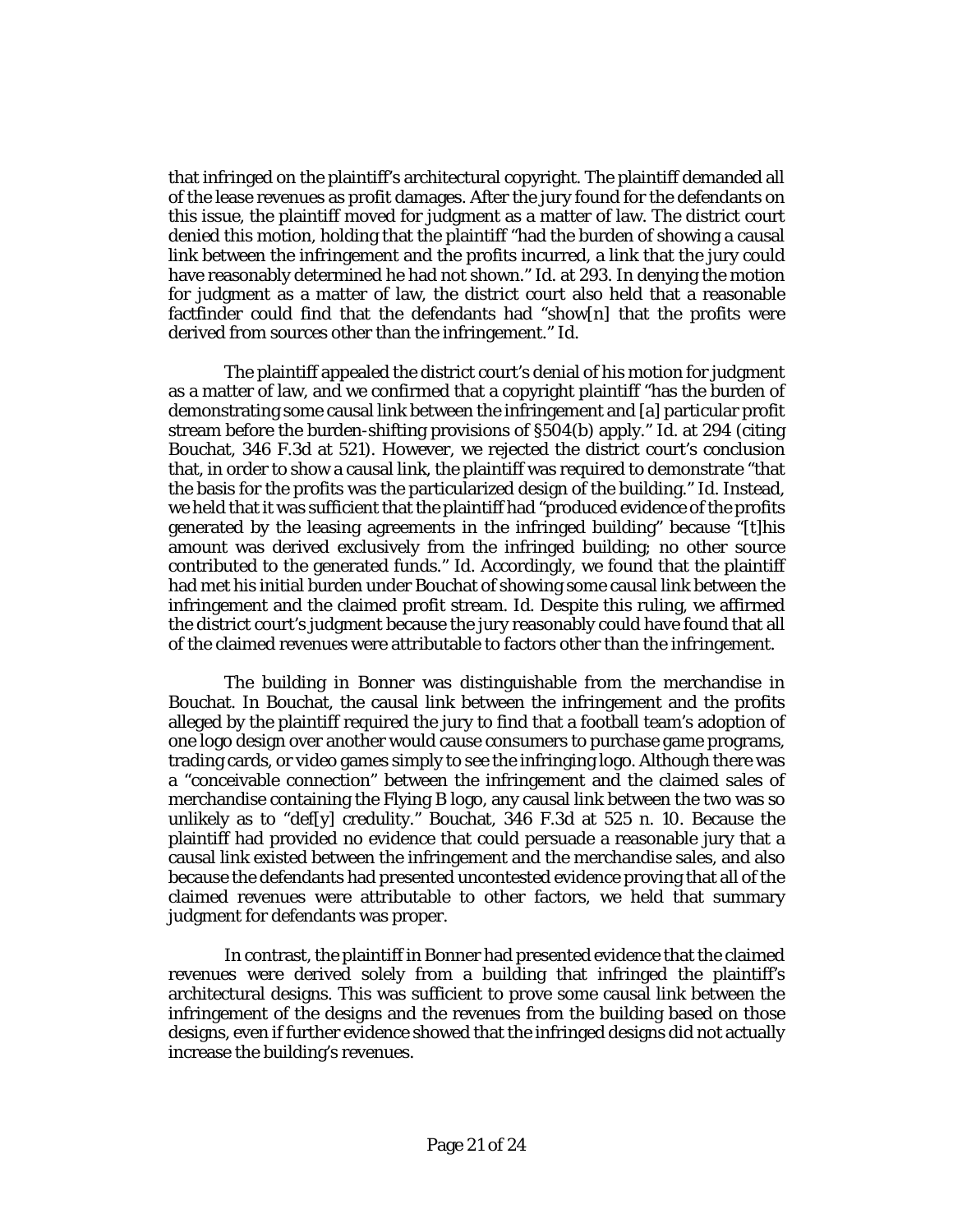In summation, whether at the summary judgment stage or at trial, a plaintiff seeking profit damages has an affirmative duty to prove the defendant's "'gross revenue reasonably related to the infringement.'" Bouchat, 346 F.3d at 520- 521 (quoting On Davis, 246 F.3d at 160). This requires the plaintiff to prove (1) the amount of the claimed revenue streams, and  $(2)$  that there is some reasonable relationship "between the infringement and th[ose] particular profit stream[s]." Bonner, 404 F.3d at 294. Proving that the claimed profit streams are reasonably related to the infringement requires the plaintiff to (1) allege a "conceivable connection" between the infringement and the claimed revenues, and (2) offer nonspeculative evidence that a causal link exists. Bouchat, 346 F.3d at 522-523.

The first step, alleging a conceivable connection, is not an exacting standard. A proffered connection will be considered "conceivable" even if it is highly unlikely that the infringement actually contributed to the claimed revenues. See id. at 525 & n. 10 (finding that a conceivable connection existed between the infringement of the plaintiff's logo and the defendants' sale of trading cards, video games, and football game programs even though it "defies credulity that a consumer would purchase" such products out of a desire to see an infringing logo featured therein). However, in order for a conceivable connection to exist, the connection between the infringement and the revenues must be "at least hypothetically possible." See id. at 524 (holding that the infringement was not conceivably connected to revenues which the defendants were entitled to receive via contracts that they had entered into prior to the infringement).

After the plaintiff has alleged a conceivable connection between the infringement and the claimed revenues, his task is not yet done. The plaintiff must also prove the existence of a "causal link between the infringement and the level of the [defendant's] revenues." Id. at 524-525. Once he has done so, the burden then shifts to the defendant to prove that those revenues are not actually attributable to the infringing aspects of the work. See Bonner, 404 F.3d at 294-295.

In the summary judgment context, a defendant can challenge the relationship between the claimed revenues and the infringement in any or all of three ways. First, the defendant can argue that the plaintiff cannot state a conceivable connection between the infringement and the claimed revenues. The plaintiff must respond to this challenge by arguing that some such connection exists. A defendant will be granted summary judgment on this basis only if it is not even "hypothetically possible" that the infringement could have affected the revenues, such as when the revenues were determined prior to the infringement. Bouchat, 346 F.3d at 524.

The second method by which a defendant can challenge the connection between the infringement and the claimed revenues on summary judgment is to argue that, although there may be a conceivable connection, the plaintiff has not

d.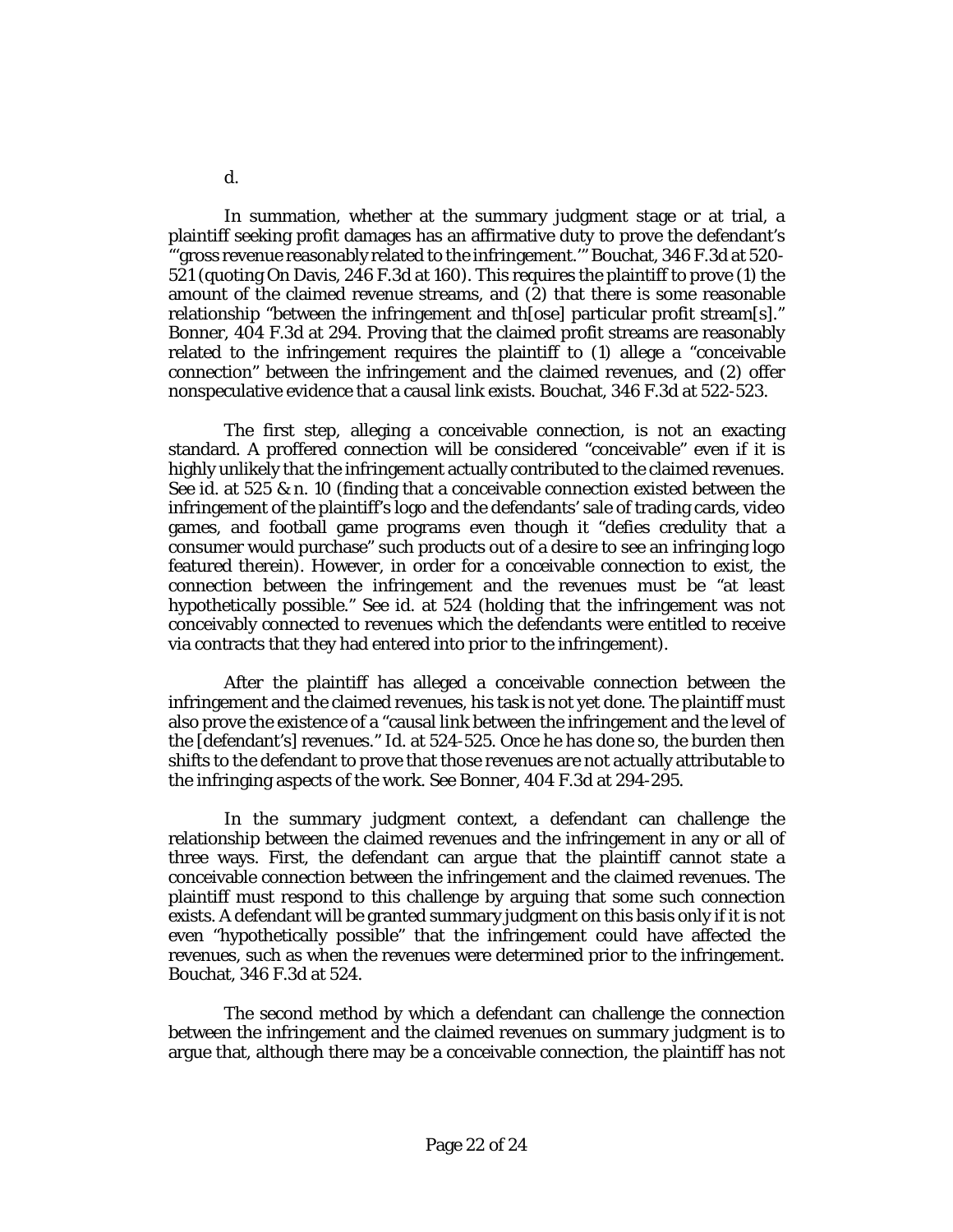presented sufficient evidence of a causal link between the infringement and the claimed revenues. If a defendant makes this argument, the plaintiff must respond by providing some "'non-speculative evidence that would ... suggest a link between the infringement and the [defendant's] supposedly enhanced revenues.'" Id. at 525 (omission provided) (alteration in Bouchat ) (quoting Mackie, 296 F.3d at 911). The plaintiff is not required at this step to show that the infringement was the primary cause of the defendant's revenues, and a fair degree of inference is allowed. Cf. Bonner, 404 F.3d at 294 (holding that where the claimed revenues were derived exclusively from a building that was constructed based on infringing architectural designs, the jury was required to find that a causal link had been established). However, the link provided by the plaintiff must be reasonable in light of the evidence.

As a third option, a defendant can seek summary judgment on the basis that all of the claimed revenues are attributable to factors other than the infringement.17 Although the defendant bears the statutory burden of proof on this issue, it can still raise a proper motion for summary judgment if it submits evidence that no reasonable jury could find that any portion of the claimed revenues is attributable to the infringement. Id. at 522. If the defendant's motion is properly supported, the plaintiff must respond with evidence "showing that 'reasonable minds could differ' on a material point," or summary judgment may be entered. Id.

It is important to emphasize the distinction between what must be shown to demonstrate a causal link and what must be shown to rebut a defendant's argument that the revenues are not attributable to the infringement. In order to demonstrate a causal link, the plaintiff must show that the infringement could reasonably be viewed as one of the causes of the claimed revenues. In order to rebut a defendant's evidence that the claimed revenues are not attributable to the infringement, the plaintiff must show that at least some portion of the revenues was actually generated by the infringement, rather than by other factors. If the revenues have some reasonable causal link to the infringement, but the evidence shows that they are attributable to other factors, the plaintiff will have satisfied his burden of demonstrating a causal link but failed to rebut the defendants' evidence that the revenues are not attributable to the infringement.

All three stages of the summary judgment analysis were illustrated in Bouchat. With respect to the first step, we upheld summary judgment as to some of the defendants' revenues because the plaintiff had not shown that those revenues, which were derived exclusively from preexisting contracts, might be conceivably connected to the infringement. With respect to the remaining revenues, we first noted that the defendants had presented strong evidence that the claimed revenues were attributable solely to factors other than the infringement, as required to support a motion for summary judgment on that issue. Because the plaintiff had declined to present any non-speculative evidence, he had both failed to adduce evidence of a causal link and failed to present evidence